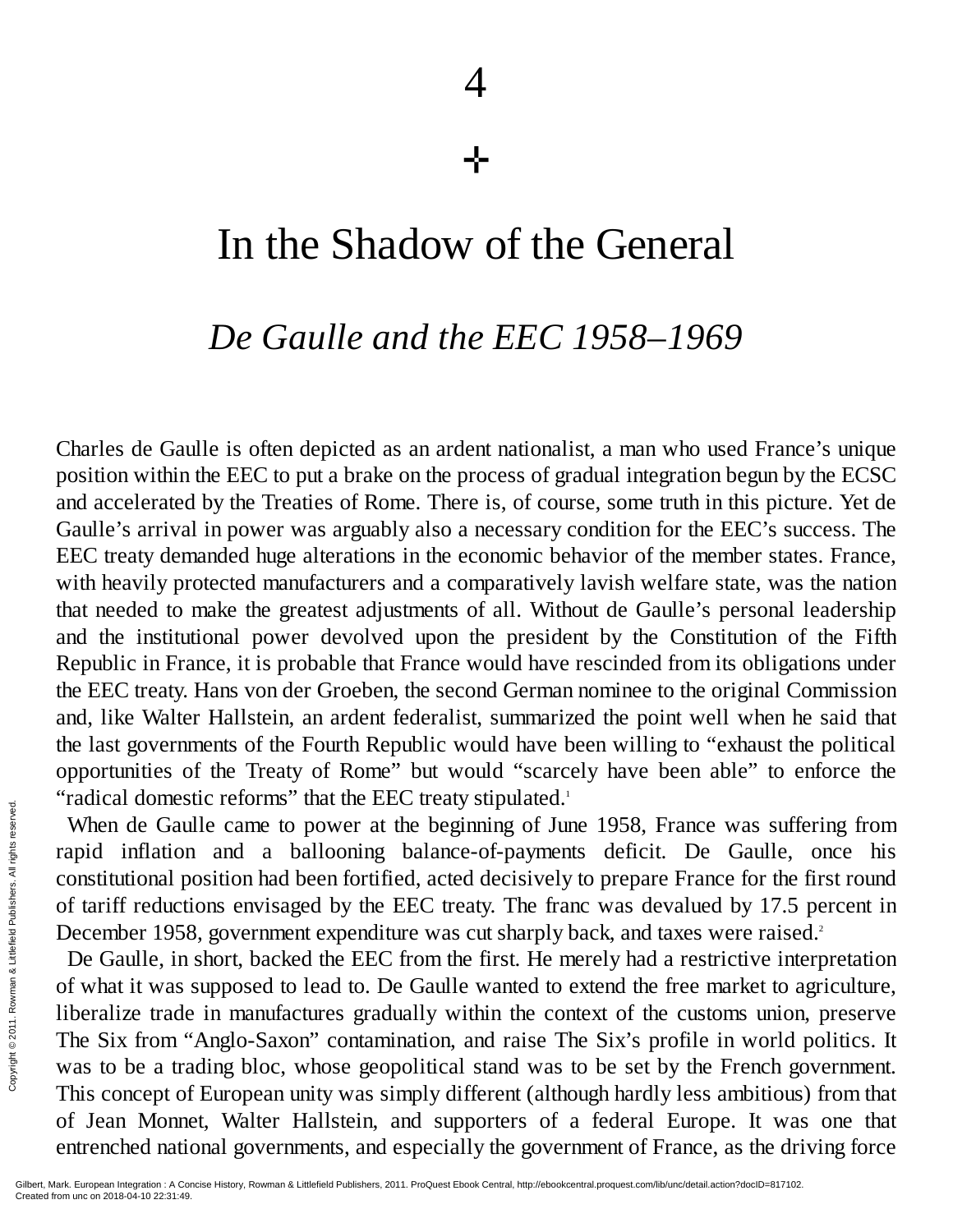of the Community. "*Une Europe des patries*" was not a mere slogan for de Gaulle. But his vision of an activist Europe cutting a dash on the world stage alarmed the more timid member states of The Six. Germany, Italy, and the Netherlands did not regard French *gloire* as a substitute for American strategic leadership and became increasingly frustrated with French high-handedness within the Community itself.

#### **THE EEC'S FIRST FOUR YEARS**

De Gaulle's first act in defense of a restrictive interpretation of the EEC treaty was to block negotiations for a wider FTA on November 14, 1958. The Commission welcomed de Gaulle's abrupt termination of the FTA talks since it feared that the EEC might dissolve like a lump of sugar in a cup of tea in a wider trade bloc. A useful consequence of de Gaulle's decision was that liberalization within The Six proceeded apace. Quantitative restrictions on intra-Community trade had been entirely suppressed by December 1961. Intra-Community trade barriers were lowered faster than specified by the EEC treaty, and the common external tariff, in part to reassure the United States, whose exports had been affected by growing intra-Six trade after January 1958, was set at a lower level than Britain's for industrial goods. The EEC also agreed to a large number of bilateral tariff reductions with the United States during the socalled Dillon Round of trade talks from 1958 to 1960.

This substantive progress on trade was matched in another area important for France: the relationship between the EEC and the non-European countries and territories that had special relations with Belgium, France, Italy, and the Netherlands. For the most part, these countries were France's African "dependencies" (to use the patronizing phrase then common). Initially at least, the convention with the associated countries was one of the EEC's "signal successes." 3 Between 1959 and 1962, most of the EEC's associates became independent, but in a sense this only enhanced the EEC's role. The fact that European aid was nominally being dispensed by a supranational organization rather than by the former colonial powers directly undoubtedly rendered such funds more acceptable to the African countries' new leaders. In July 1963, the Yaoundé Convention provided for a further \$730 million in aid. An Association Council, composed of ministers from The Six and from the African nations, and a Parliamentary Conference provided the Convention with an institutional framework. 4

The consolidation of The Six as a cohesive customs union and the successful opening to France's former colonies were chalked up to the EEC's credit in Paris. However, these issues were small beer compared with agriculture. Failure to reach agreement on a Community-wide regime for agriculture would have smashed the EEC as a whole. Yet agriculture was the thorniest of subjects. Producer groups were well organized and politically influential; farmers still constituted a large segment of the electorate (in 1958, agricultural workers constituted 23 percent of the workforce in France, 35 percent in Italy, and 15 percent even in West Germany); and agricultural incomes, depressed by a decade of falling prices, were already very low and were provoking a drift to the towns that was imperiling the rural way of life. The picture was particularly bleak in France, whose rural areas were in deep crisis by 1960. De Gaulle even warned that France would have an "Algeria on our own soil" if the problems of agriculture France's former provided France's former were small been regime for agrive from the regime for agrive  $\frac{1}{2}$  till constituted percent of the v and agricultural were provoking particularly ble warned that France  $\frac{1}{2$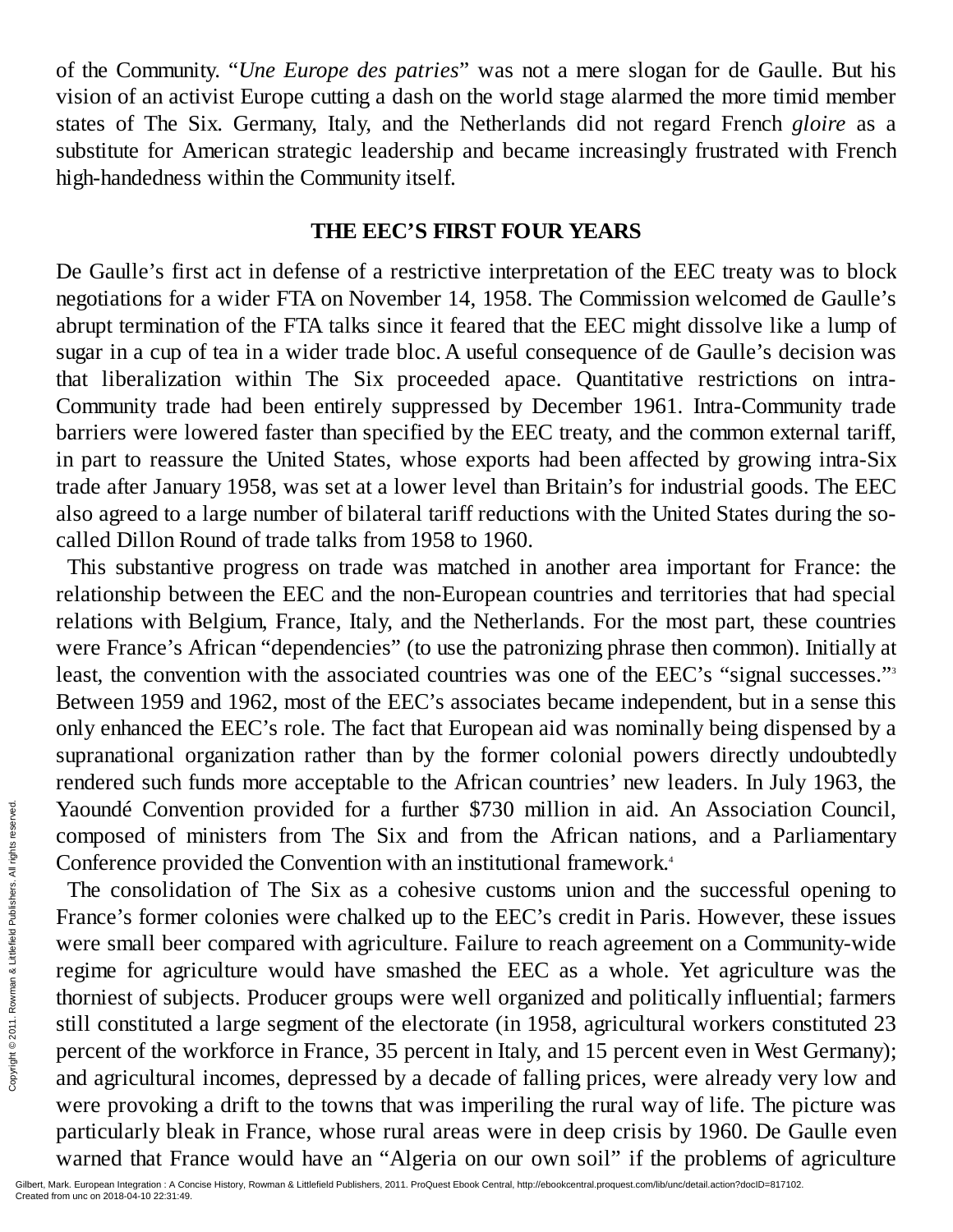were not soon resolved. 5

These factors, taken together, meant that the CAP could not reflect the liberal principles prevailing in the rest of the EEC treaty. The governments of all six countries were determined to keep "farmers on welfare," to quote the title of the most comprehensive book on the agriculture policy of the EEC. <sup>6</sup> With such a starting point, negotiations on the proposals put forward by the Commission inevitably became fraught. On December 9, 1961, de Gaulle flatly warned the rest of the Community that France would not implement the next round of tariff cuts on manufactured goods if the CAP deadline set by the Treaty of Rome was breached. That deadline was December 31, 1961: in the end, an accord was only reached on January 14, 1962, after The Six "stopped the clock" and carried on bargaining.

The accord specified that a common market in agricultural products would be gradually introduced between August 1, 1962, and December 31, 1969. A common system of tariffs on foreign imports was to be introduced to ensure that prices were not undercut by outside competitors, and an export subsidy regime was to be implemented. The CAP, in other words, although fiendishly complicated in its detail, was simple in conception. The EEC intended to solve the economic and social problems of agriculture within The Six as a whole by guaranteeing high domestic prices and subsidizing exports rather than encouraging cheap food and compelling a shakeout among domestic producers.

The devil, however, was in the details. Agricultural production was divided into three main categories: grains and dairy products; pig meat and eggs; and fruit, vegetables, and wines. The first of these categories was the most sensitive since the price of grain had a knock-on effect throughout the entire agricultural economy. During the seven-year transitional phase, each country would set target prices for wheat and barley production. High-cost countries such as Germany would be entitled to impose levies at their frontiers on grain coming from other EEC members and to grant subsidies to allow their domestic producers to export production elsewhere in The Six. The target prices would gradually be reduced until prices were harmonized throughout the Community at the end of the transitional period. Thereafter target prices would be set at Community level.

To prevent target prices from falling, The Six set up the so-called Guidance and Guarantee Fund to buy surplus production from producers at the so-called support price (about 10 percent less than the target price) and to subsidize exports. No cap was placed on the amount that the Community would buy, and thus producers were potentially handed a blank check to increase harvests at the taxpayers' expense. Nobody knew in 1962 how much the CAP would cost. But it was clear that it would not be cheap. It was agreed in principle during the 1962 negotiation that costs would eventually be paid out of the Community's "own resources," but there was then no agreement on what exactly that phrase meant. In the meantime, until June 1965, the CAP was to be financed by contributions from the member states. Frices would be exact the space of the space of the space of the space of the space of the space of the space of the space of the space of the space of the space of the space of the space of the space of the space of the

Markets in pig meat and poultry and in fruit and vegetables were less tightly regulated. The pig meat and poultry sectors were defended from foreign competition by a tariff on imports. There was no Community support price regime, however, in this sector. Fruits and vegetables were to be regulated by quality standards only, and by January 1966 produce was supposed to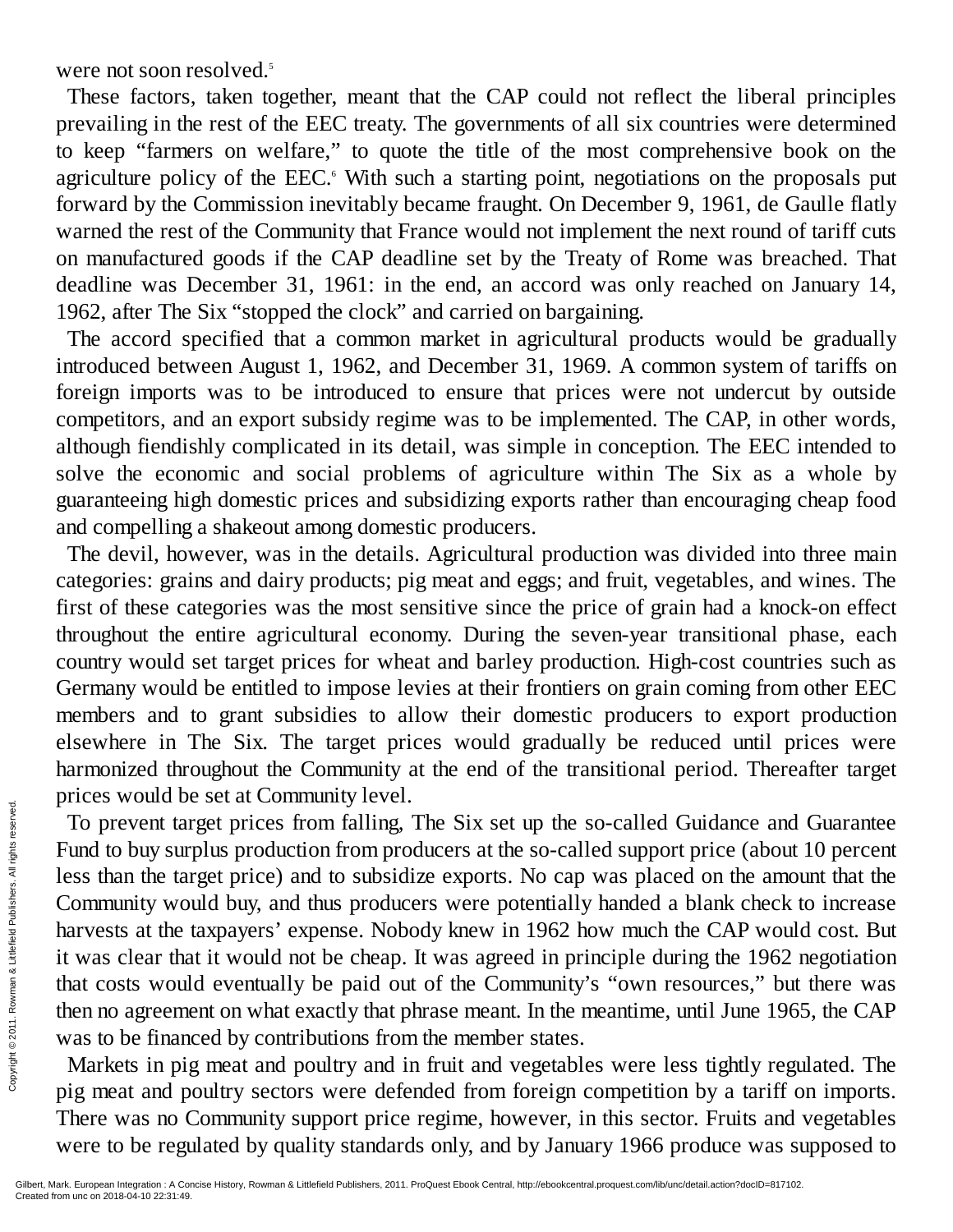circulate freely, with member states being entitled to impose border checks to ensure that quality standards were being maintained. 7

At bottom, the CAP was a bargain between France and Germany. France wielded the potent threat of postponing the EEC's transition to its second stage—which would have been a severe setback for German industry—in order to unload much of the cost of subsidizing French agriculture onto the Community as a whole. France was "largely uncompetitive on the world market, yet competitive within Europe."<sup>8</sup> The CAP enabled France to dispose of its surpluses within The Six at artificial prices while building up its export trade on the back of Community subsidies. It was a major achievement for de Gaulle, and while Moravcsik arguably exaggerates when he claims that it was less the pursuit of French grandeur than the "price of French wheat" that was driving de Gaulle's EEC policy, the general's concern for agriculture cannot be disputed. 9

#### **THE "UNION OFSTATES"**

De Gaulle's determination to restore France's place in the world was shown within weeks of his taking office. In the autumn of 1958, he wrote to Macmillan and Eisenhower proposing that NATO should be put under the joint leadership of a "directory" of the three nuclear (or, in the case of France, which exploded its first atomic bomb in February 1960, soon-to-be nuclear) powers. Both Britain and the United States rejected this proposal as diplomatically as they could. <sup>10</sup> The episode seems to have convinced de Gaulle, however, that France, if it wanted to exercise its rightful role on the world stage, would have to do so as the de facto head of a European "Third Force." But to perform this role, The Six needed institutions capable of making decisions on major questions of foreign policy and military strategy. In the summer of 1959, de Gaulle proposed that The Six's foreign ministers should meet three times a year to coordinate the EEC's foreign policy; in September 1960, at one of his frequent policymaking press conferences, he outlined a vision of a committee of The Six's heads of government making policy in foreign policy, defense, cultural, and economic fields. He also proposed that the plan should be submitted to the peoples of Europe in a Community-wide referendum as a way of giving it greater legitimacy. In short, he was putting forward "a total change in the objectives and methods of European unification."<sup>11</sup>

In March 1961, a committee chaired by Christian Fouchet, a French diplomat who had been a "Gaullist of the first hour"—one of the gallant handful of officials and soldiers who had joined de Gaulle in exile in 1940—was given the task of putting flesh onto the bare bones of this statement. The process was pushed along by the heads of government of The Six at a summit meeting at Bad Godesberg on July 18, 1961. The summit's final communiqué spoke of The Six's "determination" to press ahead with "the desire for political unification implicit in the EEC treaty" by instituting "regular summits between the Six's heads of government." From Equitor Signal pairs of giving<br>  $\frac{1}{2}$  and  $\frac{1}{2}$  and  $\frac{1}{2}$  and  $\frac{1}{2}$  and  $\frac{1}{2}$  and  $\frac{1}{2}$  and  $\frac{1}{2}$  and  $\frac{1}{2}$  and  $\frac{1}{2}$  and  $\frac{1}{2}$  and  $\frac{1}{2}$  and  $\frac{1}{2}$  and  $\frac{1}{2}$  and  $\$ 

What the French aspired to achieving is indicated by a draft treaty proposed by Fouchet on November 2, 1961. This document proposed the establishment of an "indissoluble" Union of States. The Union's aims were to "bring about the adoption of a common foreign policy" and to ensure the "continued development" of the member states' "common heritage" and the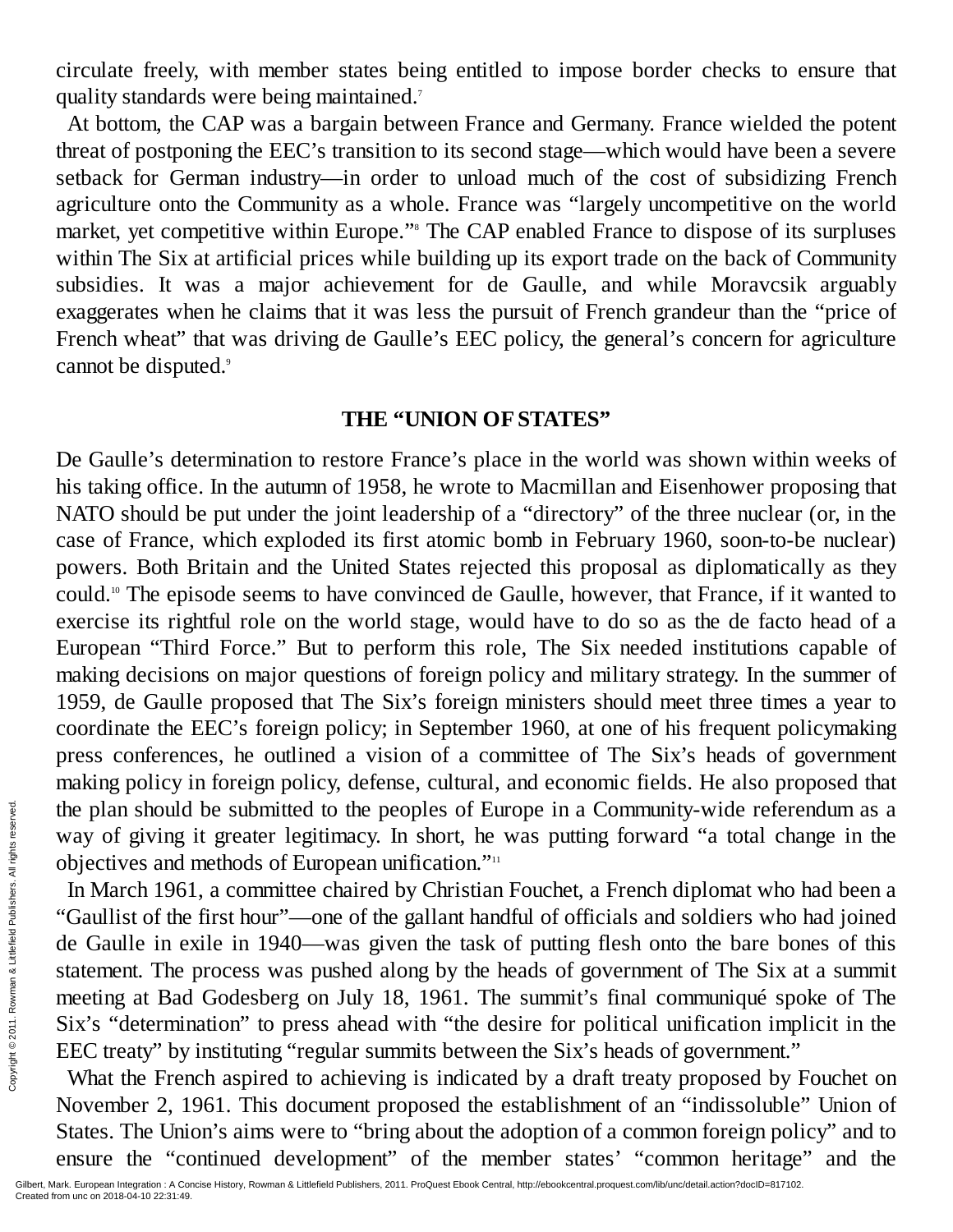"protection of the values on which their civilization rests." The Union would contribute to "the defense of human rights, the fundamental freedoms and democracy" and adopt a common policy for defense "in cooperation with the other free nations." Under Fouchet's scheme, the Union was to be provided with three main institutions: the Council, the Parliament, and the Political Commission (PC).

The Council was to be composed of the heads of government of The Six's member states, who would meet three times a year to "deliberate on all questions whose inclusion on its agenda is requested by one or more of the member states." Decisions were to be made by unanimity, with member states being granted the possibility of abstention, and were to be binding upon all states that had not abstained. The Council's president was to be chosen by the member states at each meeting and was to "take up his duties two months before the subsequent meeting and continue to exercise them for two months after the meeting." The Council was not necessarily to have, therefore, a revolving presidency.

Nominal parliamentary scrutiny of the Council was to be provided by the Assembly of the European Communities. Administratively, the Council was to be served by the PC, which was to consist of "senior officials of the Foreign Affairs departments of each member state." It was to be based in Paris and was to be presided over by the representative of the member state holding the presidency of the Council.

The French draft envisaged a period of three years in which the Union of States would work in conjunction with the other European Communities. Article 16 foresaw, however, a "general review" whose "main objects" would be "the introduction of a unified foreign policy and the gradual establishment of an organization centralizing, within the Union, the European Communities." De Gaulle's idea, seemingly, was to merge the three economic Communities into a single body and have the unified "economic" Commission report to the Council of the Union in the same way as the Political Commission was intended to do. The national governments would have reasserted their primacy over the Communities' supranational institutions, and France would probably have asserted its primacy over the other governments of The Six. 12

It is a mistake, however, to think of the Fouchet Plan purely as a ruse to enhance the greater glory of France. It was a genuine attempt to avert the EEC's degeneration into what Hedley Bull would subsequently call "Civilian Power Europe." <sup>13</sup> Stanley Hoffmann provided an insightful contemporary analysis of de Gaulle's goals for Europe:

The General, a French nationalist, is also a "European nationalist." His concern for Europe is least understood in the United States, where people tend to assume that only the "Europeans" of Mr. Monnet's persuasion really care about uniting Europe. Just as he wants to prevent France from being a mere pawn on the international chessboard, the General wants to assure that Europe—which he sees as being the mother of civilization—can again become one of the principal players after having for more than twenty years been just a stake through the fault of its own divisions.<sup>14</sup>

The French plans were audacious, especially when one remembers that they were put forward just weeks after the construction of the Berlin Wall. The East–West conflict had reached its tensest moment since the Berlin airlift. The USSR was building an intercontinental missile force to rival that of the United States, a fact that had set off alarm bells among West European leaders. Would the United States be prepared to use its still superior nuclear forces Exercise the correction of France<br>
Exercise Exercise Exercise The General, a Free States, where peop<br>
Just as he wants to that Europe—whice<br>
The French proved. The French proved. The French proved. All rights reserved. All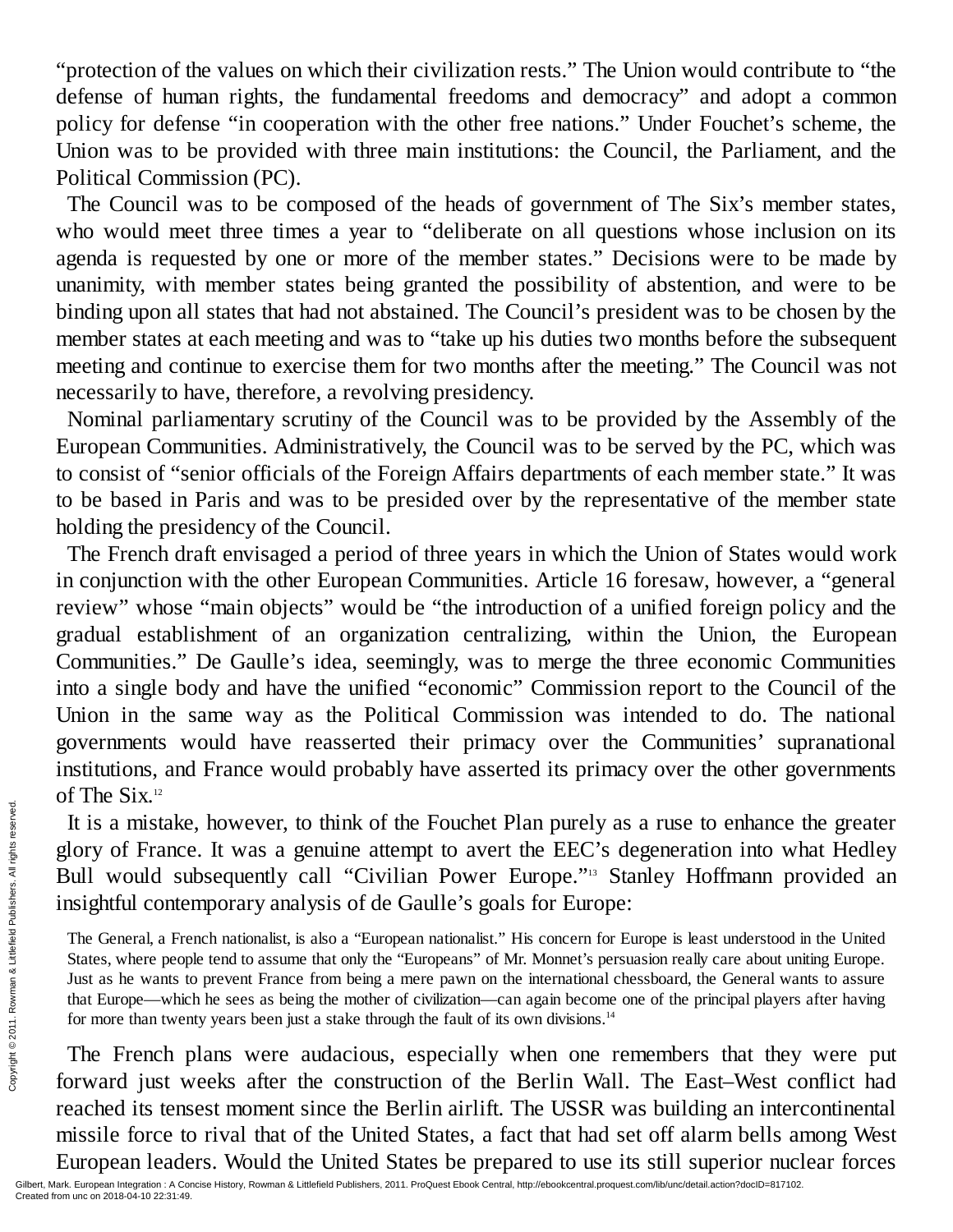in defense of Europe, if it risked a devastating Soviet counterattack? Newly elected President John Kennedy's doctrine of "flexible response," which in substance proposed that the NATO countries in Europe should build up their conventional forces to deter the USSR and leave a monopoly on nuclear arms to the United States, had not soothed the Europeans' worries. 15

De Gaulle did not trust the Americans. On May 10, 1961, he had announced his intention to build a French *force de frappe*. The French leader saw two main advantages in having independent nuclear forces. First, as he had explained to President Eisenhower in 1959, even a small nuclear force had a deterrent effect—an enemy's power to kill you ten times over lost all force if he himself had been obliterated once.<sup>16</sup> Second, by threatening to go nuclear, France would have the leverage to ensure that the United States maintained its European commitments.

When they met at Bad Godesberg, therefore, in July 1961, the other members of The Six knew perfectly well that moves toward European political union might mean signing up to a much more self-reliant vision of Western European security.

It was for this reason that the plan foundered. In the fall of 1961 and in January 1962, intergovernmental talks on political union stalled, with the Dutch arguing that it was pointless to go ahead with political union until Britain's application to join the EEC (Britain had applied on July 31, 1961) had been decided. France's ambitious ideas were watered down to ensure that the proposed union was subordinate in military matters to NATO and to underline the independence of the institutions of the three European communities. This resolute opposition caused de Gaulle's patience to snap. On January 18, 1962, flushed with his victory in the agriculture negotiations, de Gaulle introduced a new draft treaty that struck out all mentions of NATO and incorporated trade and industry (the chief prerogatives of the EEC) into the Union's responsibilities. The Five "were filled with consternation" at the French government's "blunt way of issuing ultimatums." 17

American diplomacy chose this moment to make its case. On January 25, 1962, President Kennedy asked Congress for authorization to conclude a wide-ranging free trade agreement with Western Europe. The United States needed such an agreement because the creation of The Six had led to a substantial fall in American exports to the EEC, but the primary motive was political. The "Grand Design," as Kennedy called it, was predicated upon free trade, British membership of the EEC, and American leadership in defense matters. Its most famous evocation came on July 4, 1962, when Kennedy made at Philadelphia what was described as the "declaration of interdependence":

We believe that a united Europe will be capable of playing a greater role in the common defense, of responding more generously to the needs of the poorer nations, of joining the United States and others in lowering trade barriers, resolving problems of commerce, commodities and currency, and developing coordinated policies in all economic, political and diplomatic areas. We see in such a Europe a partner with whom we can deal on a basis of full equality in all the great and burdensome tasks of building and defending a community of free nations.<sup>18</sup>

Long before the Philadelphia speech, however, American diplomats were spreading the message that the future of The Six was with the United States. The choice, the Kennedy administration argued, was between an "Atlantic Community" protected by NATO, in which the United States and The Six collaborated on equal terms, and a precarious new venture into geopolitics with de Gaulle at the helm. 19 Example in the "declaration"<br>  $\frac{1}{2}$  membership of<br>
the "declaration"<br>
We believe that a<br>
generously to the increase of comm<br>
diplomatic areas. V<br>
burdensome tasks reserved. All rights reserved. All rights reserved. Al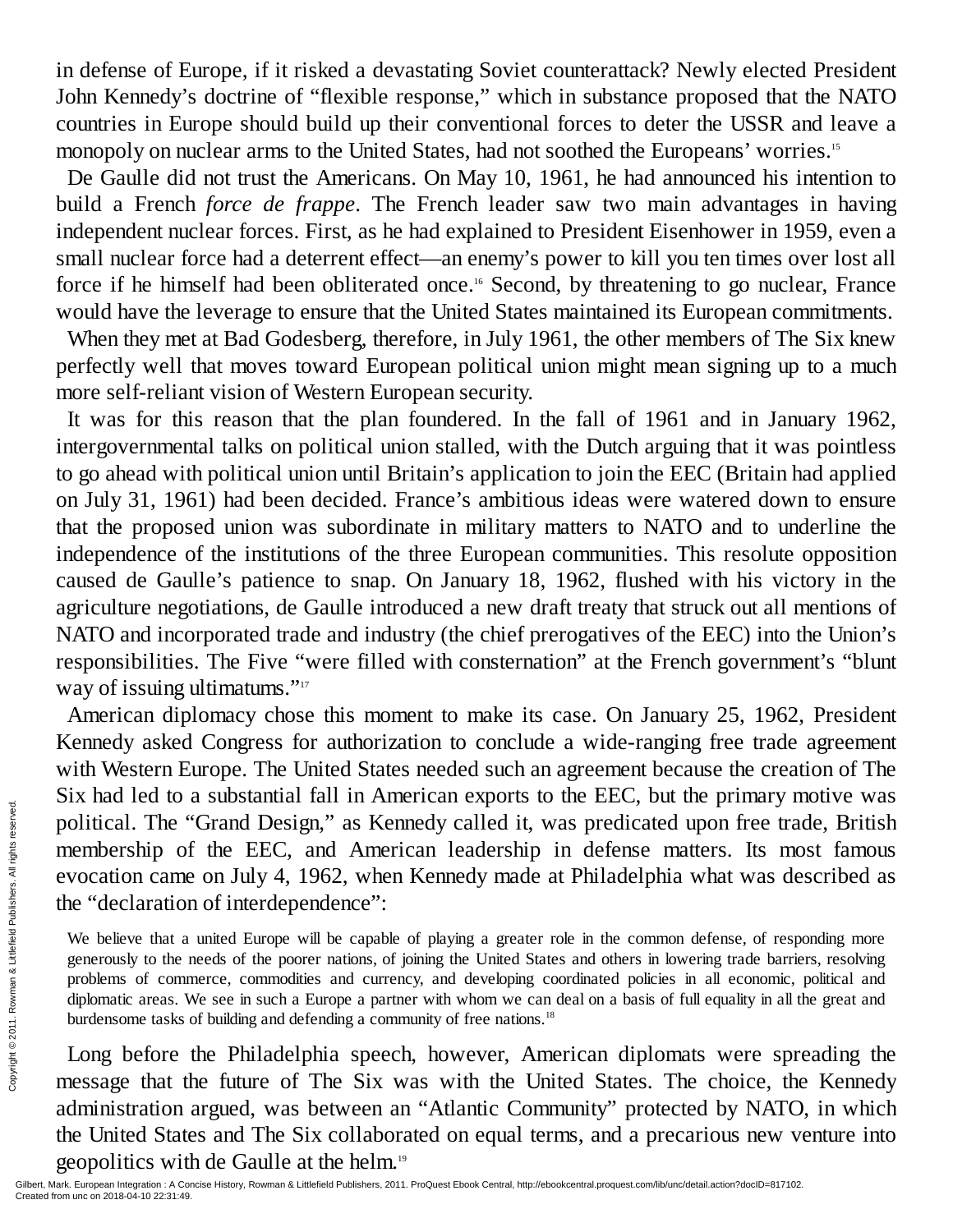The smaller nations of the EEC obviously preferred the American option. Between February and April 1962, the Italian premier Amintore Fanfani, a committed Atlanticist not least because he needed U.S. approval of his integration of the still-Marxist Italian Socialist Party (PSI) into his government, strove to find common ground between what the French foreign minister called the "proverbial obstinacy of the Dutch" and the general, whose own obstinacy was of course a thing of legend. It is no small tribute to Fanfani's negotiating skills, honed in the Machiavellian world of domestic Italian politics, that he persuaded de Gaulle to soften the French position considerably, although the backing of Chancellor Konrad Adenauer for de Gaulle's position strengthened France's hand. Thanks to Fanfani's efforts, in April France seemingly began to envisage the Union of States as a coordinating, not commanding institution that would work with the EEC and NATO rather than against it. De Gaulle nevertheless remained trenchant—and, in the long-term, prophetic—about the prospect of supranational government for Europe. At a summit in Turin on April 4, 1962, the general, in good worldhistorical form, told Fanfani that the ideal of a common European government and parliament was "touching" but merely a "dream." The "states alone were real," he asserted. It is a point of view that has lost none of its relevance in the interim.

The French concessions, however, did not win over the Dutch and the Belgians. To begin with, they resented the fact that *les grands* had been negotiating among themselves without their involvement: a "Franco-Italo-German front" was, for them, an ominous harbinger of the way that the EEC itself might be run in the future. The Netherlands, though its internal debates on the issue of political union were sharp and its cabinet was divided, broadly wanted Britain in the EEC precisely because it believed that the British would be a useful ally against French hegemony. France, moreover, had still not given cast iron guarantees that the Union of States would work within the framework of the NATO alliance and would not supersede the EEC. Since 1959, Dutch Foreign Minister Joseph Luns had regarded building a European political bloc in opposition to the Netherlands' "Anglo-Saxon allies" as "insane," and he remained as stubborn in this conviction as ever in April 1962. 20

The Dutch eventually pulled the plug on the Fouchet negotiations at a summit of The Six on April 17, 1962, when it became clear that France would not go along with the supranational dimensions of the European Union proposed by the Netherlands and would not delay the implementation of the treaty until after Britain had joined the EEC.

De Gaulle's response was given, as usual, at a press conference. On May 15, 1962, he warned darkly that Europe was far too dependent upon the United States and dismissed the idea that Europe could be governed through supranational institutions as a fantasy worthy of the "thousand and one nights."<sup>21</sup> He was to dedicate the next four years to proving himself right.

#### **THE FIRST BRITISH NEGOTIATION FOR ENTRY**

The British decision to apply for entry to the EEC had partly been provoked by its poor economic performance relative to The Six. Between 1950 and 1958, Britain's economy grew at an annual rate of 2.7 percent per year: good by the standards of the 1970s and 1980s, but far behind West Germany (7.8 percent), Italy (5.8 percent), and France (4.6 percent). Even more Experimentation<br>  $\frac{1}{2}$ <br>  $\frac{1}{2}$ <br>  $\frac{1}{2}$ <br>  $\frac{1}{2}$ <br>  $\frac{1}{2}$ <br>  $\frac{1}{2}$ <br>  $\frac{1}{2}$ <br>  $\frac{1}{2}$ <br>  $\frac{1}{2}$ <br>  $\frac{1}{2}$ <br>  $\frac{1}{2}$ <br>  $\frac{1}{2}$ <br>  $\frac{1}{2}$ <br>  $\frac{1}{2}$ <br>  $\frac{1}{2}$ <br>  $\frac{1}{2}$ <br>  $\frac{1}{2}$ <br>  $\frac{1}{2}$ <br>  $\frac{1}{$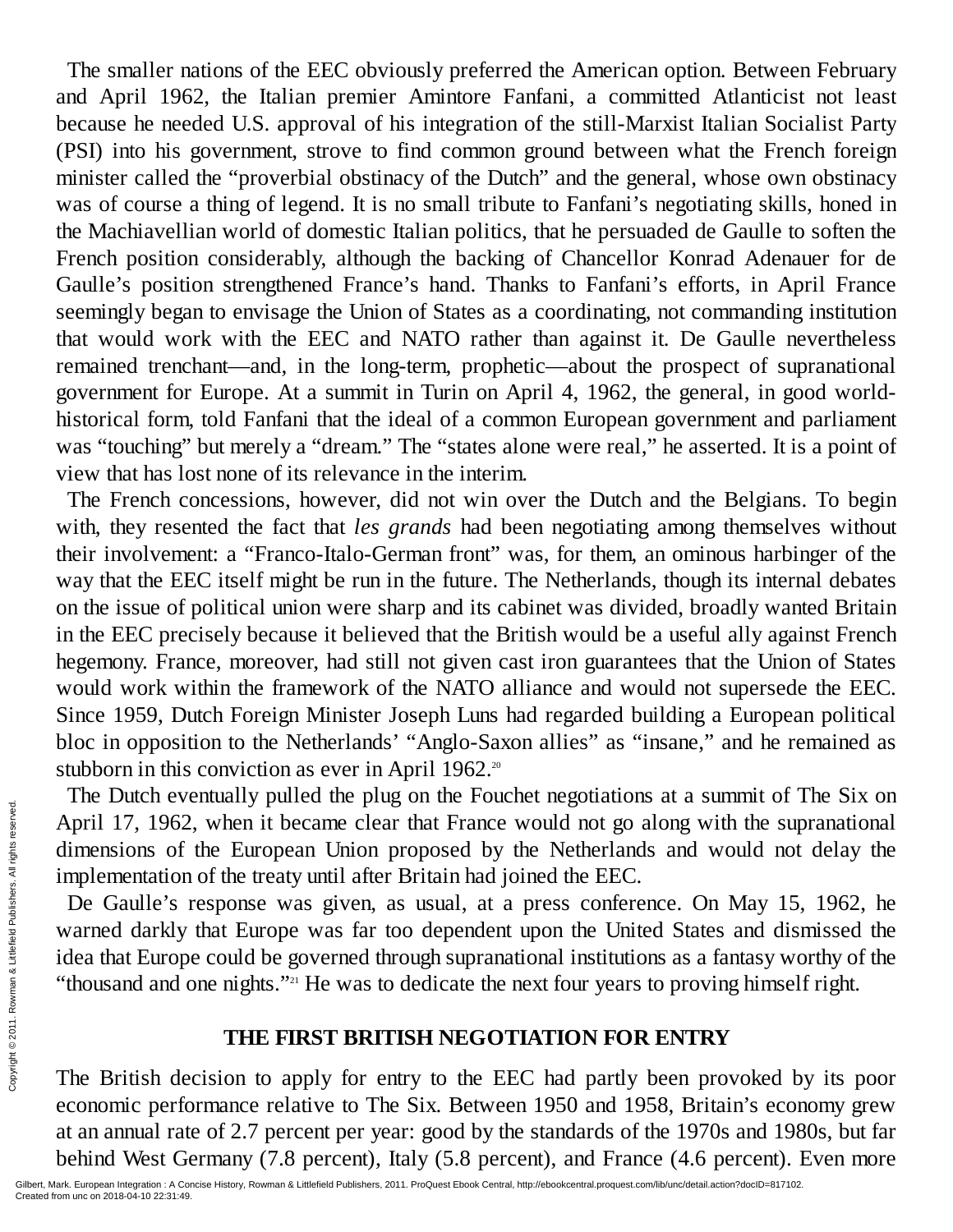significantly, the former "workshop of the world" was losing prominence as an exporter of manufactured goods. Britain's export trade grew by just 1.8 percent a year in this period; Germany's by 15 percent. In 1958, Germany's economy overtook Britain in size, and her share of world export trade also exceeded Britain's.<sup>22</sup>

Geopolitical considerations were nevertheless decisive. When Britain applied for membership, the policy of decolonization inaugurated by Prime Minister Harold Macmillan in his February 1960 "Winds of Change" speech was ending Britain's role as an imperial power. Suez had also taught Britain that the "special relationship" with the United States was a somewhat one-sided affair. The Six loomed in the minds of British diplomats as a potential vehicle for the German domination of Europe, or else as a "Napoleonic" bloc, against which Britain was bound to organize her diplomatic efforts. According to de Gaulle, Macmillan told him in the summer of 1958 that the common market was "the continental system all over again." Macmillan somewhat hysterically remarked that "Britain cannot accept it. I beg you to give it up. Otherwise we shall be embarking on a war which will doubtless be economic at first but which runs the risk of gradually spreading into other fields [sic]."<sup>23</sup>

In December 1960, Macmillan spent the Christmas holidays drafting a "Grand Design" for the future of British foreign and economic policy. Its key passage stated that exclusion from the "strongest economic group in the civilized world must injure us." Exclusion was "primarily a political problem" that had to be "dealt with" by making a "supreme effort to reach a settlement" while de Gaulle was in power in France. From then on, Macmillan was unequivocally committed to pressing for outright membership of the Community.<sup>24</sup> Britain formally applied for membership in August 1961, along with Denmark. Ireland had anticipated both by a handful of days. Norway followed suit on April 30, 1962. From the start, it was clear that British entry would mean a significant enlargement of "little Europe," as The Six was often called.

Edward Heath, the chief British negotiator, made the thinking behind Britain's position clear in his opening speech at the negotiations on October 10, 1961. Britain, Heath said, recognized that the decision to seek entry to the EEC was "a turning point in our history." Three considerations had been important in persuading Britain to take such a drastic step. First, according to Heath, was Britain's "strong desire to play a full part in the development of European institutions." The "second consideration" propelling Britain's application for membership, according to Heath, was the "increasing realization" that "a larger European unity had become essential" in a world where "political and economic power is becoming concentrated to such a great extent." The "third factor" influencing Britain's decision was the "remarkable success of your Community." Heath stated that Britain wished to "unite our efforts with yours; and to join in promoting, through the EEC, the fullest possible measure of European unity." 25 Example the decreation is according to H<br>
European insti<br>
membership, ac<br>
and become e<br>
concentrated to<br>
"remarkable sure with yours; and<br>
unity."<sup>25</sup><br>
Heath's remar<br>
bargain that he<br>
"subscribe fully<br>
of internal tarif<br>

Heath's remarks provided an impressive rhetorical garnish for the clear-cut pragmatic bargain that he subsequently offered The Six. Heath stated that the British were willing to "subscribe fully" to articles 2 and 3 of the EEC treaty and accept a common tariff, the abolition of internal tariffs, a common commercial policy, and a common agricultural policy if The Six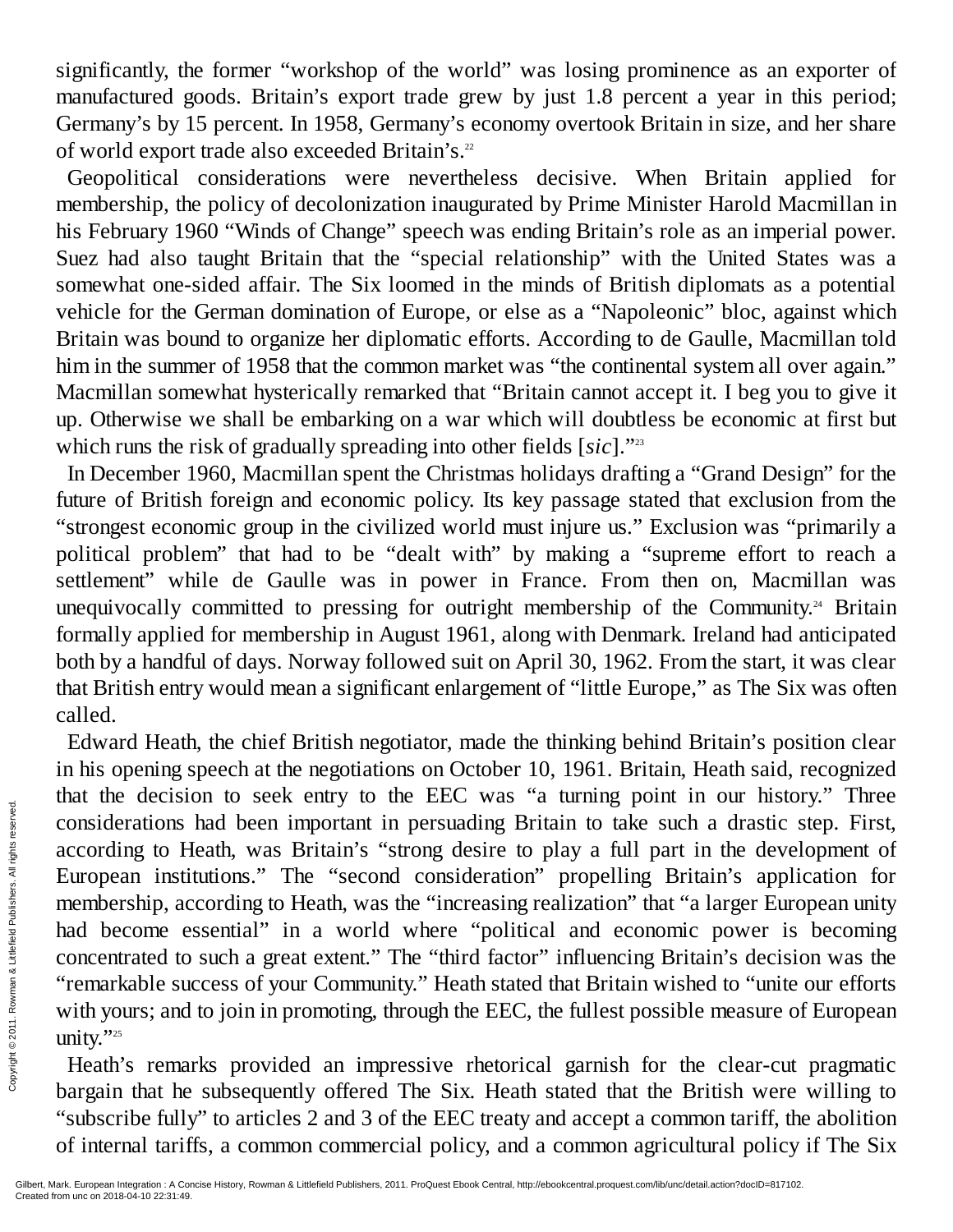were prepared to meet Britain halfway over "three major problems." These problems were Commonwealth trade, UK agriculture, and "the arrangements which could be made for our partners in EFTA." The third of these problems was largely pro forma. The concerns of the other EFTA nations would never have dissuaded Britain from concluding an agreement with the EEC that was in Britain's national economic interest. The first two, however, were not. Heath warned that he would be misleading his listeners if he "failed to say" how deeply the British people felt about the Commonwealth. He further stated that it would be a "tragedy" if British entry into the EEC "forced other members of the Commonwealth to change their whole pattern of their trade and perhaps their political orientation." Britain, Heath warned, could not "join the EEC under conditions in which this trade connection was cut with grave loss and even ruin for some of the Commonwealth countries." 26

Heath further pointed out that Britain's system of agricultural protection provided the highly satisfactory result of cheap food for consumers and guaranteed incomes for farmers. Britain placed low tariffs on agricultural products and none at all upon those coming from the Commonwealth. Prices in the shops were therefore low. The British farming community was maintained by income support payments that amounted to a large slice of the industry's net income. Britain, in other words, paid a relatively small number of people to till the land and maintain the rural community in exchange for the benefits of world market food prices for the consumers: benefits that the subsequent CAP agreement in January 1962 explicitly renounced. Heath insisted that price rises in foodstuffs would have to be introduced "gradually" and hinted that The Six might contemplate a CAP that incorporated British practices, rather than the reverse: "I am sure that the pooling of ideas and experience will have fruitful results; indeed, some features of our agricultural arrangements may prove attractive to you." $^{27}$ 

Heath had to insist upon these conditions. Conservative Party opinion objected to harming the interests of the Commonwealth countries, especially Australia, New Zealand, and Canada, the so-called white dominions. Farmers were one of the Conservative Party's key backers. Yet the two key British conditions were bound to tread on de Gaulle's corns. Unlike France and Belgium's former colonies, Commonwealth nations such as India, Pakistan, and Hong Kong were potential competitors in politically sensitive industries such as textiles, while Australia, Canada, and New Zealand were highly competitive agricultural exporters. If the Commonwealth countries had been given the same sort of access to the domestic market of The Six granted to France's former colonies, Dutch and French agriculture would have been subjected to fierce competition; if the dominions' access to the common market was restricted, however, Dutch and French exporters could expect to gain market share in Britain. Since Britain was the biggest importer of foodstuffs in the world at this time, this was a welcome prospect. Expediant of 1011.<br>
Were potential<br>
Expediant Commonwealth<br>
Six granted to<br>
subjected to field public composed.<br>
Britain was the<br>
prospect.<br>
Altering the C<br>
period of adjus<br>
coming to a clo<br>
issue was capa<br>
privileges that

Altering the CAP to take British practices into account, or even to allow the UK a lengthy period of adjustment, was also a nonstarter. As we have seen, the CAP negotiations were coming to a close in the fall of 1961, and all The Six were acutely aware that the agriculture issue was capable of disrupting the whole European project. The UK could hardly be granted privileges that were being denied to the farmers or shoppers of the existing member states.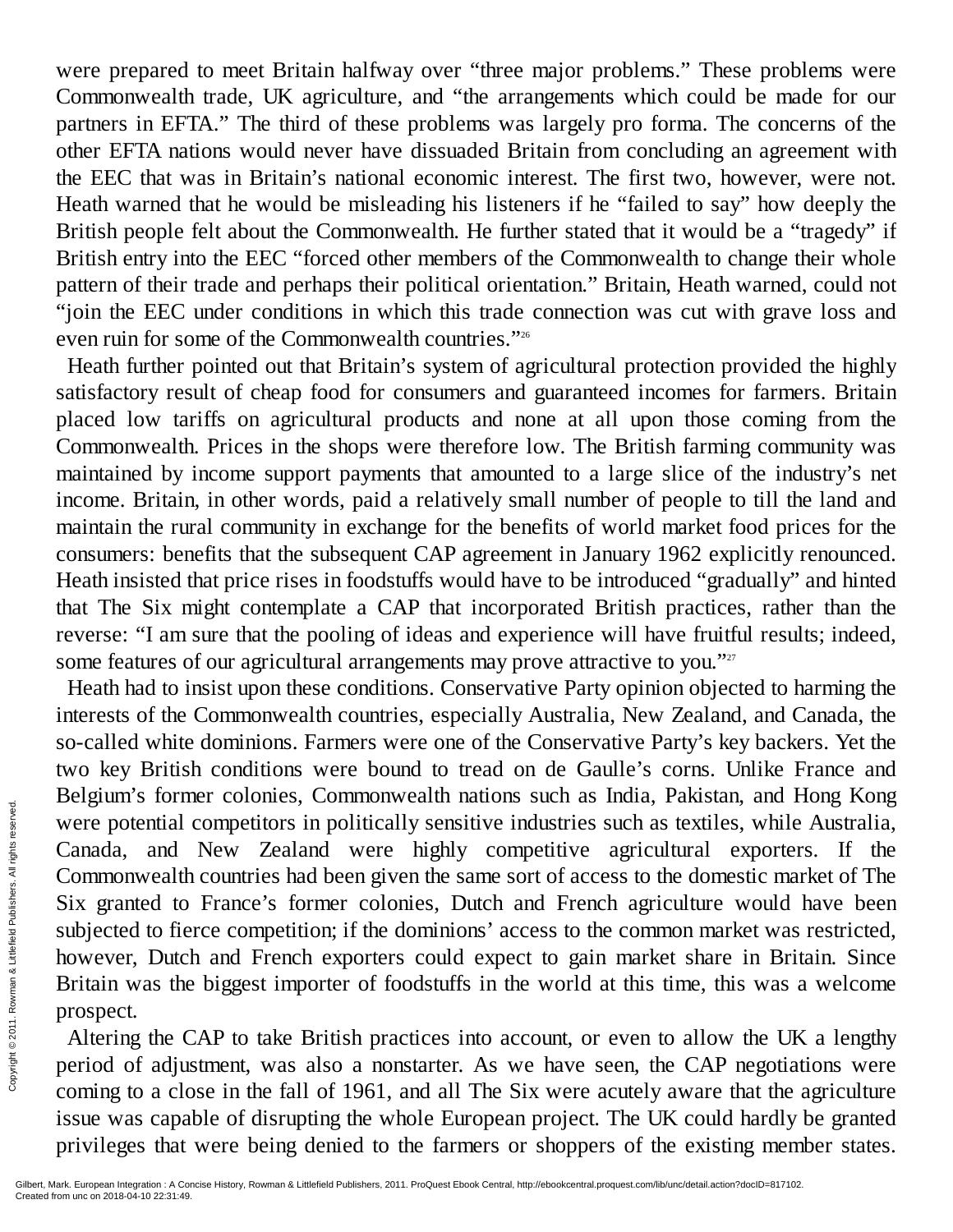Maurice Couve de Murville, the French foreign minister, dryly remarked that he could not see that adaption to the CAP would be "significantly more uncomfortable in the British case than elsewhere." 28

For these reasons, The Six, in general, and the French, in particular, were insistent that Britain should adapt her domestic agriculture to the same regime as The Six and enter the CAP fully in 1970, and the British, who were under intense pressure from the Commonwealth countries, felt obliged to honor Heath's pledge not to harm trade with the former empire. The two sides' negotiating positions "were too distant for real negotiation to be possible."<sup>29</sup> A summit meeting between Macmillan and de Gaulle on June 2–3, 1962, at Château de Champs failed to break the deadlock. Although Macmillan warmly asserted that Britain's imperial mission was being substituted by a growing European vocation, especially among the young, de Gaulle remained unconvinced. British attitudes, he thought, still had to "evolve further" to be compatible with The Six. 30

Britain showed by deeds, not words, that it was serious about joining the EEC by significantly softening its negotiating stance in the summer of 1962, which led to real progress being made on some of the less controversial topics (it was agreed, for instance, that the common external tariff on tea would be reduced to zero, which would save Ceylon's main export industry). But progress on "temperate zone foodstuffs," i.e., agricultural exports from Australia, Canada, and New Zealand, were a different matter. The Six, especially France, were unwilling to be generous to such relatively wealthy countries.<sup>31</sup>

The failure to get a deal meant that a Commonwealth summit in London in September 1962 was a public relations disaster for Macmillan as the prime ministers of Australia, Canada, and New Zealand openly accused him of neglecting their interests. A few weeks later, the opposition Labour Party's leader, Hugh Gaitskell, made political capital out of the Conservatives' difficulties by clearly stating that Labour was opposed to any deal that harmed the Commonwealth trade. Gaitskell, moreover, also raised the thorny issue of membership's constitutional implications. Shocking many of his own closest supporters, notably a future president of the European Commission, Roy Jenkins, Gaitskell claimed that British membership of the EEC would threaten "a thousand years of history."<sup>32</sup>

The British membership bid was thus already in deep trouble by October 1962. France, but not only France, considered that Britain would disrupt the economic arrangements agreed by The Six; the UK was constrained by its historical ties to the Commonwealth and by domestic politics. Nevertheless, the way in which negotiations were brought to an end came as a bolt from the blue for everybody concerned. On January 14, 1963, de Gaulle held a damning press conference on the subject of British entry and, without ever pronouncing the word *non*, made clear his rejection of Macmillan's entry bid. The French president's move has become something of an academic mystery story, with historians queuing to decipher his motives. Presentant of  $\frac{1}{2}$ <br>
membership of<br>
The British m<br>
not only France<br>
The Six; the UI<br>
politics. Never<br>
from the blue for<br>
conference on t<br>
clear his rejec<br>
something of an<br>
The still stand<br>
action to the sc<br>
December 2

The still standard interpretation is the so-called Trojan Horse theory. This links de Gaulle's action to the so-called Nassau agreement between Britain and the Kennedy administration on December 21, 1962. The Nassau agreement was a U.S.-British deal to modernize Britain's independent nuclear deterrent. Britain, after failing to make her own nuclear delivery system in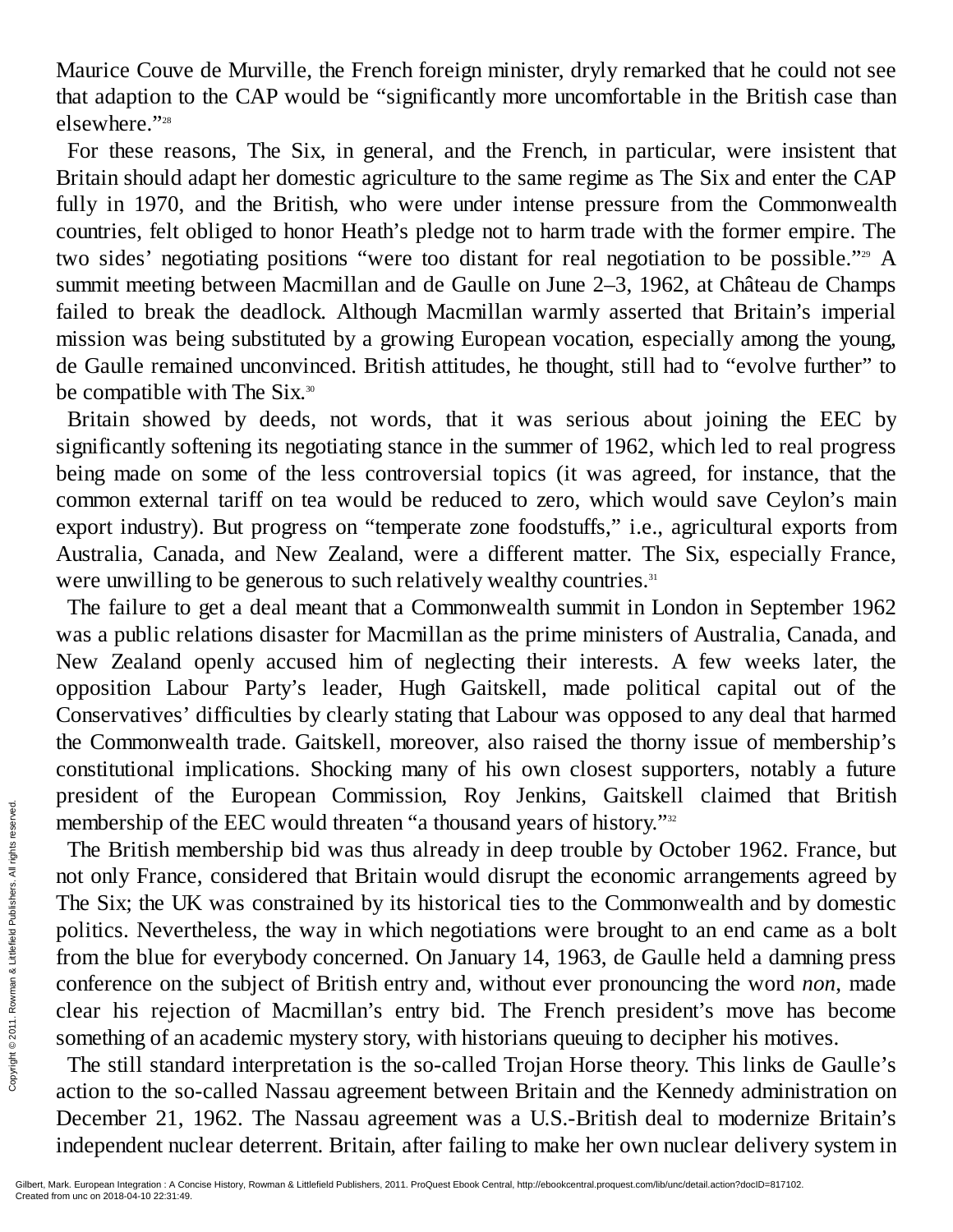the 1950s, had been relying on Skybolt missiles purchased from the United States for the delivery of British-made warheads. Early in December 1962, the Kennedy administration abruptly told the British government that it would be canceling Skybolt for technical and financial reasons. Macmillan was determined to get submarine-launched Polaris missiles in Skybolt's place, but there was strong resistance within the Kennedy administration to making a deal, since many high officials believed that any special treatment for Britain would weaken the prospects for the "multilateral force" (MLF) that was the strategic dimension to Kennedy's Grand Design for an Atlantic Community.

At Nassau, Kennedy and Macmillan's good personal relationship, which had been strengthened during the October 1962 Cuban missile crisis, led the president to override his advisers. Kennedy agreed that Britain should have Polaris, and while Britain's nuclear submarine fleet should be assigned to NATO, Britain would retain the right, when the highest British interests were at stake, to use its deterrent independently. <sup>33</sup> The two countries invited de Gaulle to participate in the multilateral force under similar conditions—although as France was still unable to make her own warheads, and the United States was not prepared to provide France with the know-how—the offer was much less evenhanded than it seemed.

De Gaulle, who had met Macmillan at Rambouillet just a few days before Nassau and who may have understood from Macmillan's elliptical French that Britain intended to develop nuclear missile technology together with France, was convinced that the deal was evidence that Britain was a privileged partner of the United States. This, according to the "Trojan Horse" theory, led him to conclude that he had to keep Britain out of the EEC. As Stanley Hoffmann put it: "Slamming the door on the British . . . seemed to him less damaging to his policy [of building a strong and independent Europe] than the disaster represented by the entry of England, the Trojan Horse of the United States, into the Common Market and by the formation of a loose Atlantic Community directed by and dependent upon the United States." 34

The standard interpretation has been challenged by the American political scientist Andrew Moravcsik, who contends, in keeping with his economics-driven theory of the development of European integration more generally, that de Gaulle's decision was motivated primarily by fears for the future of French agriculture if Britain were to be admitted. Geopolitical considerations, in Moravcsik's view, were much less important for the general's decision. Moravcsik's work has given rise to a *historikerstreit* that it is unnecessary to discuss here but that has undeniably provoked some intriguing questions about the utility (and pitfalls) of political science theory when applied to historical data. 35

Actually, this interpretative battle seems otiose. De Gaulle was frank about his motivations during the January 14, 1963, press conference. Both agriculture and geopolitics mattered greatly. The French president began by asserting that he could not "conceive of a Common Market in which French agriculture would not find outlets commensurate with its production." The "entry of agriculture into the Common Market" had been a "formal condition" for French participation. Britain, however, from the beginning "had requested membership, but on its own conditions." This was especially true of Britain's agricultural regime, which de Gaulle termed "obviously incompatible with the system that the Six have set up for themselves." The Ears for the<br>
Ears for the<br>
considerations,<br>
Moravcsik's we<br>
that has unden<br>
political science<br>
Actually, this<br>
during the Janu<br>
greatly. The Fr<br>
Market in whic<br>
The "entry of a<br>
participation. B<br>
conditions." The Conditi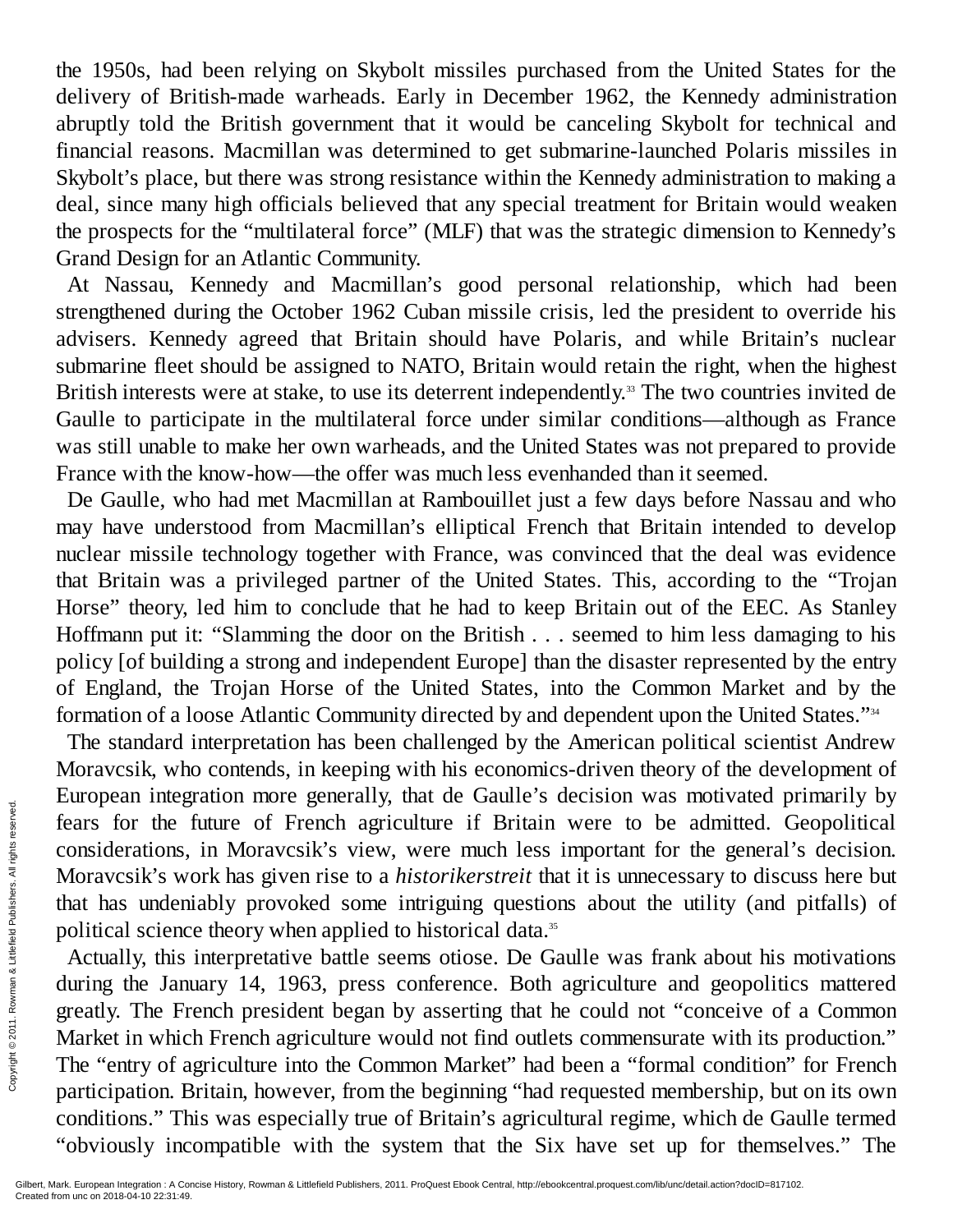question, de Gaulle suggested (and this, in fact, was the nearest he came to expressing an outright *non*), was whether Britain could place itself "within a tariff that is truly common, giving up all preference with regard to the Commonwealth." De Gaulle concluded, "One could not say" that this problem had been resolved. Would it ever be? Only Britain, de Gaulle averred, could answer that question.

On the other hand, de Gaulle also unquestionably believed that British entry would prevent the EEC from growing into a geopolitical force independent of American tutelage. He argued, repeating comments that he had made to Macmillan in their December meeting, that Britain's entry would be followed by the applications of other states. An influx of new members would "completely change the series of adjustments, agreements, compensations and regulations already established between the Six." In de Gaulle's view, the "eleven-member, then thirteenmember and then perhaps eighteen-member Common Market that would be built would, without any doubt, hardly resemble the one the Six have built." He went on:

Moreover, this Community, growing in this way, would be confronted with all the problems of its economic relations with a crowd of other states, and first of all with the U.S. It is foreseeable that the cohesion of all its members . . . would not hold for long and that in the end there would appear a colossal Atlantic Community under American dependence and leadership which would soon swallow up the European Community. This is an assumption that can be perfectly justified in the eyes of some, but it is not at all what France wanted, and what France is doing, which is a strictly European construction.<sup>36</sup>

De Gaulle also spent part of the press conference giving a "disdainful rejection of . . . the Nassau accords," but the Nassau agreement was more a symptom of Britain's extraneousness from the French vision of the Community's purpose, not a primary cause for rejection.<sup>37</sup> In his memoirs, de Gaulle in fact says that he and Macmillan spent many hours together "either alone or accompanied by our ministers" discussing the "great subject" of British membership. De Gaulle says that these conversations convinced him that Britain was not yet ready to "moor herself to the Continent." Later, he adds, "a certain special agreement concerning the provision of American rockets and underlining the submission of Britain's nuclear means, concluded separately at Nassau with John Kennedy, was to justify my circumspection." <sup>38</sup> The overall thrust of the press conference, and the tone of de Gaulle's comments on American strategic policy toward Europe, leave no doubt that the general's central preoccupation in 1963—*along* with agriculture—was that the countries of the EEC might lose their independence and become satellites of the United States both economically and militarily. British entrance into the Community could only strengthen this possibility. Provided in the set of the Community courses are all reserved.<br>
For a community courses of the Community courses of the Community courses of the Which was des Chancellor Kon<br>
Britain would be Those who spoke definite turn

De Gaulle nevertheless would not have been able to stand out against British membership, which was desired by all the other member states of the EEC, had he lacked the support of Chancellor Konrad Adenauer, who had become convinced in the early summer of 1962 that Britain would be an uncomfortable partner within the EEC. <sup>39</sup> As Adenauer's biographer says:

What drove "the Old Man" to take the decisive step of backing de Gaulle? De Gaulle's cultivation of Adenauer (between November 1958 and January 1963, the two men met on

Those who spoke to Adenauer during these weeks [May 1962] gained the impression that he had made up his mind: a definite turning towards France, reserved relations with the United States, a scarcely concealed "no" to Britain's participation in political union and—this was also important—intensive efforts to achieve a modus vivendi with the Soviet Union. 40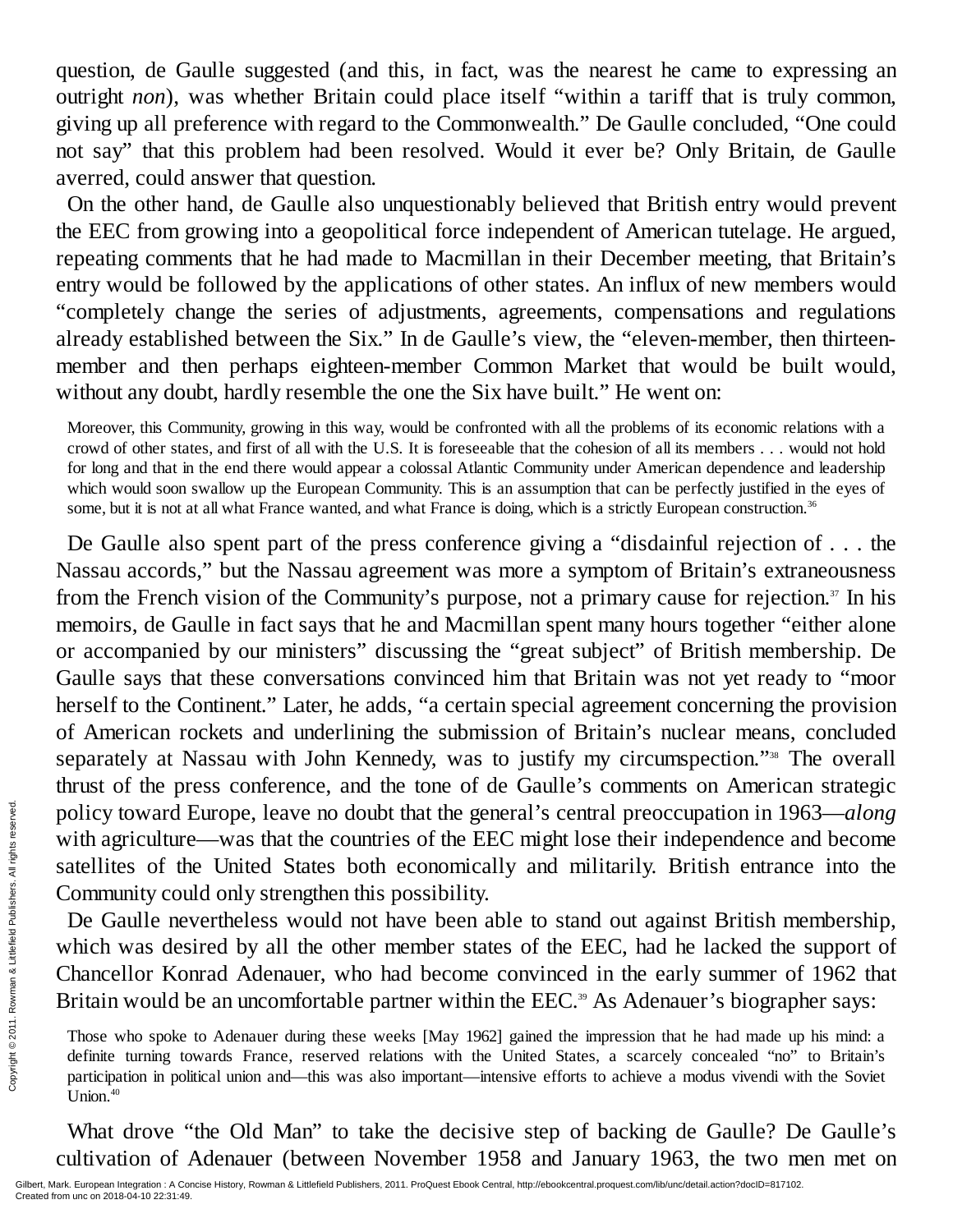fifteen occasions, had one hundred hours of talks, and wrote to each other over forty times) was certainly one reason. <sup>41</sup> When Adenauer made a state visit to France in July 1962, he was hailed by de Gaulle as "a great German, a great European, a great man who is a great friend of France."<sup>42</sup> Flattery on this scale must have been hard to ignore. When de Gaulle made a return visit to Germany in September 1962, moreover, he aroused popular approval by declaring his admiration for the "great German people." In a droll aside, he added: "If they weren't still a great people, they wouldn't be applauding me." <sup>43</sup> Nobody had spoken to the Germans in these tones since 1945. Adenauer also doubted that Britain would bring economic benefits to the Community and was less than impressed by the Kennedy White House. The prolonged Berlin crisis in 1961 had left Adenauer with the conviction that Kennedy was "a weak president surrounded by inexperienced advisors from the professorial class." 44

Adenauer, in short, had concluded that France should be the keystone of his foreign policy. Backing de Gaulle was nonetheless a very bold decision to take. Adenauer gave his foreign policy a French orientation against the advice of his economics minister (Ludwig Erhard), his foreign minister (Gerhard Schröder), and most of the rest of his government. Adenauer's support for the French government was given, moreover, in the most explicit manner possible —by the signature of the Franco-German Treaty of Friendship on January 22, 1963, just a week after de Gaulle's shock press conference. Although the contents of the treaty had been under discussion for some months, the German foreign ministry staffers were so unprepared to formalize relations that they had not brought any official treaty paper with them, nor did they have the appropriate leather folder. An official was dispatched at the last moment to buy something suitable in rue Faubourg St. Honoré. <sup>45</sup> As a leading German scholar has commented: "It is almost certain that if there had been someone else heading the Federal Government the treaty would not have been signed." 46

The treaty established close military, diplomatic, and cultural ties between the two countries. The heads of government were to meet each other twice a year; the foreign ministers of the two nations were to meet every three months; "high officials" within the foreign ministry were to meet every month to "survey current problems and to prepare the ministers' meeting." Similar regular contacts were to be initiated in the fields of defense, education, and youth (a particular preoccupation of Adenauer's). In foreign policy, the two countries committed themselves to "consult each other, prior to any decision, on all important questions of foreign policy . . . with a view to arriving, in so far as possible, at a similar position." Such consultation would specifically deal with EEC, NATO, and East–West matters, although the German parliament, upon ratification, insisted upon writing into the preamble of the treaty a commitment that such consultation would not lead to decisions incompatible with West Germany's obligations under the EEC and NATO treaties. In defense, the high commands of the two countries were to "harmonize" strategy and tactics, and the governments were to "endeavor" to organize military procurement projects on a joint basis. In the field of education and youth, every effort was to be made to increase the number of young French people learning German and young Germans learning French. In terms reminiscent of the 1948 Congress of Europe, the two governments called for the institution of exchanges between "pupils, students, young artists and workers" Example 1.1 Consult each of a view to arrive specifically deadled point and the EEC and N<br>  $\frac{1}{2}$   $\frac{1}{2}$   $\frac{1}{2}$   $\frac{1}{2}$   $\frac{1}{2}$   $\frac{1}{2}$   $\frac{1}{2}$   $\frac{1}{2}$   $\frac{1}{2}$   $\frac{1}{2}$   $\frac{1}{2}$   $\frac{1}{2}$   $\frac{1}{2}$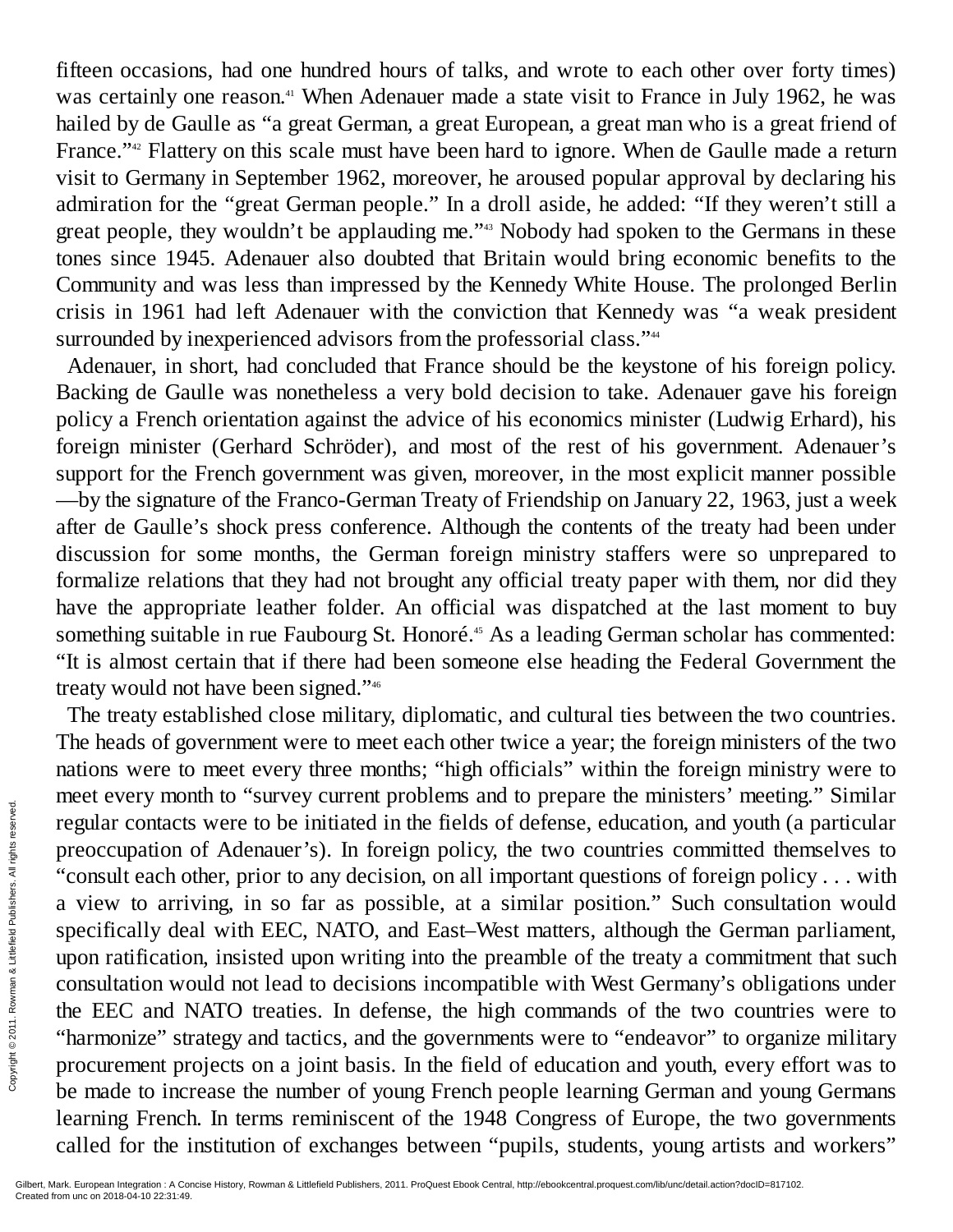and for cooperation in scientific research.

The Franco-German treaty was Adenauer's last major act as a statesman. Erhard, under strong American pressure, broke into open revolt against his leader, and after intense party infighting, substituted Adenauer as leader of the CDU in September 1963. But from the British viewpoint the damage was done. On January 29, the French foreign minister, Couve de Murville, brought negotiations for British entry to a close. The Benelux governments and press squawked but were unable to go beyond merely voicing their dissent. Macmillan was left to tell the British people in a broadcast: "What happened at Brussels yesterday was bad; bad for us, bad for Europe, and bad for the whole Free World." <sup>47</sup> But not bad for de Gaulle, who had revenged the defeat of the Fouchet negotiations and had asserted his primacy within The Six.

### **THE "EMPTYCHAIR" CRISIS AND THE LUXEMBOURG COMPROMISE**

The paradox of de Gaulle's rejection of the British application is that he might well have found the UK a welcome ally during the so-called Empty Chair Crisis. If the Fouchet crisis was about the supranational Dutch battling to stop the French domination of The Six, and the 1963 crisis about de Gaulle's opposition to the EEC's Atlanticization, the infighting that rocked the Community between June 1965 and January 1966 was characterized by de Gaulle's desire to keep decision making out of the hands of the Commission and Assembly and in the hands of the member states. Britain would likely have sided with the general on this issue.

The crisis arose directly out of a major success for greater integration. The EEC had spent most of the period between January 1962 and December 1964 wrangling over the small print of the CAP. West Germany, in particular, had defended the interests of her farmers tenaciously against the Commission's desire to accelerate trade in cereals by harmonizing wheat prices throughout the EEC.

In the autumn of 1964, France, the likely main beneficiary of freer intra-Community trade in agriculture, lost patience and set a deadline of December 15, 1964, for reductions in West German wheat prices. Caught between these external pressures and internal resistance in an election year from farmers' groups who feared French competition, the German government eventually agreed to reduce its target price for cereals to 425 DM per metric ton. It was further agreed that the harmonized wheat price would be introduced on July 1, 1967, not in 1966 as the Commission wanted. The 425 DM price was 60 percent over the world market price, and by enabling "all but the most inefficient farmers to go on producing," it ensured that the CAP would be an expensive commitment for The Six.<sup>48</sup>

These decisions opened the way for a completion of the common market. In January 1965, the Commission proposed that July 1, 1967, should become the deadline for the final removal of all intra-Community tariffs and the final harmonization of the common external tariff. Economic union, it seemed, would be realized three years ahead of schedule. Almost simultaneously, The Six, recognizing that the EEC had outgrown Euratom and the ECSC, agreed to unify the three Communities into a single body. The so-called Merger Treaty was signed in April 1965. This move was not an unmixed blessing: "The amalgamation of functions and the doubling of staff necessitated large-scale reorganization . . . as a consequence of which the Commission lost Exercise the Commission of the Commission of the Commission of the Commission of the Commission prediction of the direct, wark. European Integration : A Contracted from unc on 2018-04-10 22:31:49. Contracted from unce on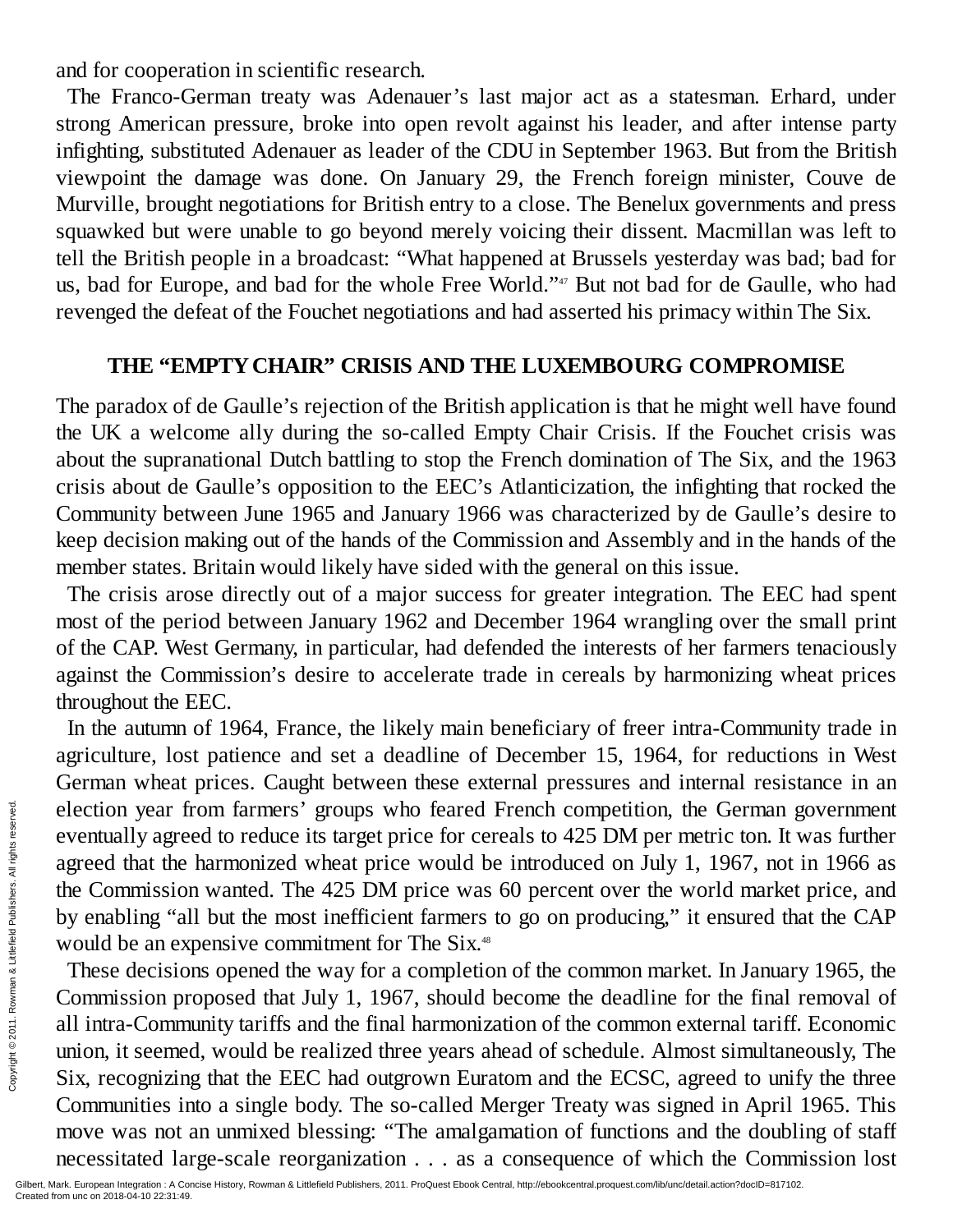valuable time which could have been spent on its real tasks." 49

The agreements to complete the common market and unify the Communities turned the Commission, potentially, into a major force. Its president, Walter Hallstein, was determined to give the Commission a higher profile. At the end of December 1964, at Chatham House in London, he gave a forthright speech that reminded his listeners that from January 1966, the Council of Ministers would vote by a qualified majority and, in accordance with article 149 of the EEC treaty, unanimity would be needed among the member states to amend a Commission proposal. These two key "constitutional" powers, Hallstein insisted, would make the Commission the "mediator" of the EEC and end forever any prospect of a single country—read France—dominating the EEC's proceedings.

Hallstein posed the question of whether this fact implied a reduction in national sovereignty. He responded that it did not. The concept of state sovereignty was a myth, at any rate for the relatively small powers of the EEC. Europe had to learn to speak with a single voice if it was to count on the world stage. To this end, the member states would be forced to recognize that economic union was not enough. More integration was needed at the political level, and Hallstein made clear that he regarded the Commission as the agent that would promote integration in the political sphere. What would the foreign policy orientation of this new Europe be? Hallstein underlined that the EEC's link with the United States was fundamental to its future. He scathingly attacked, though not by name, supporters of power politics, arguing that a vision of international politics that reasoned in such categories was "mistaken" and "immoral." 50

Hallstein's Chatham House speech has been summarized at some length because it illustrates the old adage that it takes two to make a fight. Hallstein, conscious of the fact that de Gaulle had a presidential election within a year and hence was unlikely to wish to seem anti-Community, had decided that the moment was ripe to strengthen the Community's supranational institutions at the expense of the member states. Nevertheless, most historical accounts of the major crisis that paralyzed the EEC in 1965 have cast de Gaulle as the villain of the piece—a role that he admittedly played with relish.<sup>51</sup>

The issue that sparked a conflict between the French government and the Commission was the sensitive one of CAP financing. The January 1962 accord had specified that the CAP would be paid for by national contributions until June 30, 1965. After the December 15, 1964, agreement, the Council invited the Commission to submit proposals by April 1, 1965, specifying how agriculture would be financed from July 1, 1965, until the CAP entered into operation. Hallstein and Agriculture Commissioner Sicco Mansholt drew up the three-point plan that they subsequently submitted to the Council in "utmost secrecy." The other members of the Commission were apparently kept "carefully out of the picture" while the proposals were being drafted. 52 From uncertainty the specifying how operation. Hall plan that they subset the Commission being drafted.<sup>52</sup><br>  $\frac{1}{25}$  "Hall stein's g<br>  $\frac{1}{25}$  "Hall stein's g<br>  $\frac{1}{25}$  "Hall stein's g<br>  $\frac{1}{25}$  "Hall stein's g<br>

"Hallstein's gamble" was simple. From July 1, 1967, he proposed that the EEC's running costs would be paid out of the EEC's "own resources." These would derive from the levies imposed upon non-Community agricultural imports and by the proceeds deriving from the common external tariff on industrial goods. Since collecting fees on this scale would produce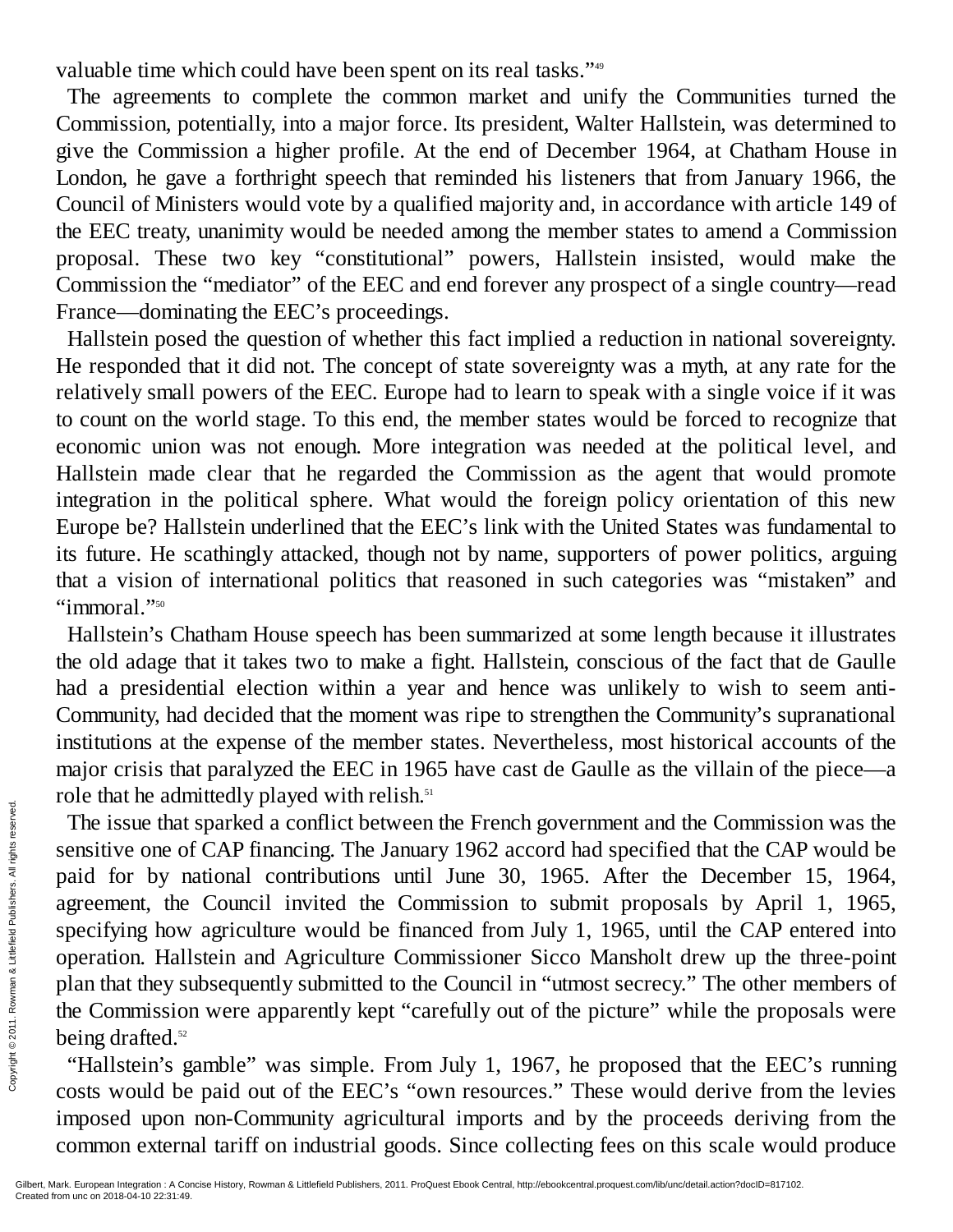resources far in excess of what the Community was already spending, the Commission's second proposal was to phase in the amount raised by industrial tariffs—a popular proposal with the Netherlands, which otherwise stood to lose the income from duty on goods imported via Rotterdam and then reexported to the rest of The Six. Nevertheless, by January 1, 1972, the Commission would have been in control of all revenues deriving from the common external tariff. 53

The Commission also proposed that the Assembly should have a greater say in deciding the Community's budget. The Commission's scheme was that the existing system (by unanimous vote in the Council of Ministers, after the opinion of the Assembly had been heard) should be replaced by a new procedure. The Commission would send a draft budget to the Council of Ministers, which would amend it and send it to the Assembly. The Assembly was empowered to make amendments by a simple majority vote and to send the budget back to the drawing board—the Commission. The Commission could accept or reject the amendments. If the Commission accepted the amendments of the Assembly, the Council could only overturn the decision if five out of six countries voted against on a "one country, one vote" basis. In the event of the Commission disagreeing with the Assembly on a specific point, the support of four countries out of six was needed by the Commission in the Council of Ministers. If a blocking majority of four could not be raised, the Assembly's version was automatically accepted. 54

This scheme, in short, gave the Assembly much more power and made the Commission, in budgetary matters, a "kind of government of the Community," to quote Marjolin. The Commission would, with the assistance of a mere two states (the profederalist Netherlands and Luxembourg, say), have been in a position to drive through its expenditure plans even if Italy, Germany, and France had been opposed. Robert Marjolin regarded this as an "absurdity" and told his colleagues so. <sup>55</sup> Jean Monnet's Action Committee nevertheless welcomed the Commission's proposals at the beginning of May 1965.

The Commission's plans, however, did not go far enough for the Assembly. On May 12, it adopted a resolution by seventy-six votes to zero, with ten Gaullists abstaining, which would have increased its role in the budget process still further: indeed, it would have made the Assembly the final arbiter of the budget's size. 56

The issue was thus a fundamental one. From July 1, 1967, the EEC was set to become an institution with substantial resources of its own. Who would decide how the resources would be spent? The Commission and the Assembly were suggesting that the member states should cede control of the EEC's financial future to its supranational institutions. It was a challenge that de Gaulle could not ignore.

Nor did he. The Commission's proposals were debated in the Council of Ministers on June 13–15, 1965. At this meeting, the French simply suggested that the member states should disregard the July 1, 1967, date and continue to fund the Community until January 1, 1970. When the Council met again on June 28, faced with the specific task of deciding how to finance the EEC's agricultural spending before the June 30 deadline, France's partners, prompted behind the scenes by Hallstein, linked approval of the agricultural finance mechanism to the broader question of financing the Community. 57 In effect, they argued that they would only keep Examply the film issue was institution with<br>
the issue was institution with<br>
the spent? The<br>
cede control of<br>
that de Gaulle c<br>
Nor did he. T<br>  $13-15$ , 1965.<br>
disregard the J<br>
when the Count<br>
the EEC's agri<br>
the EEC's agr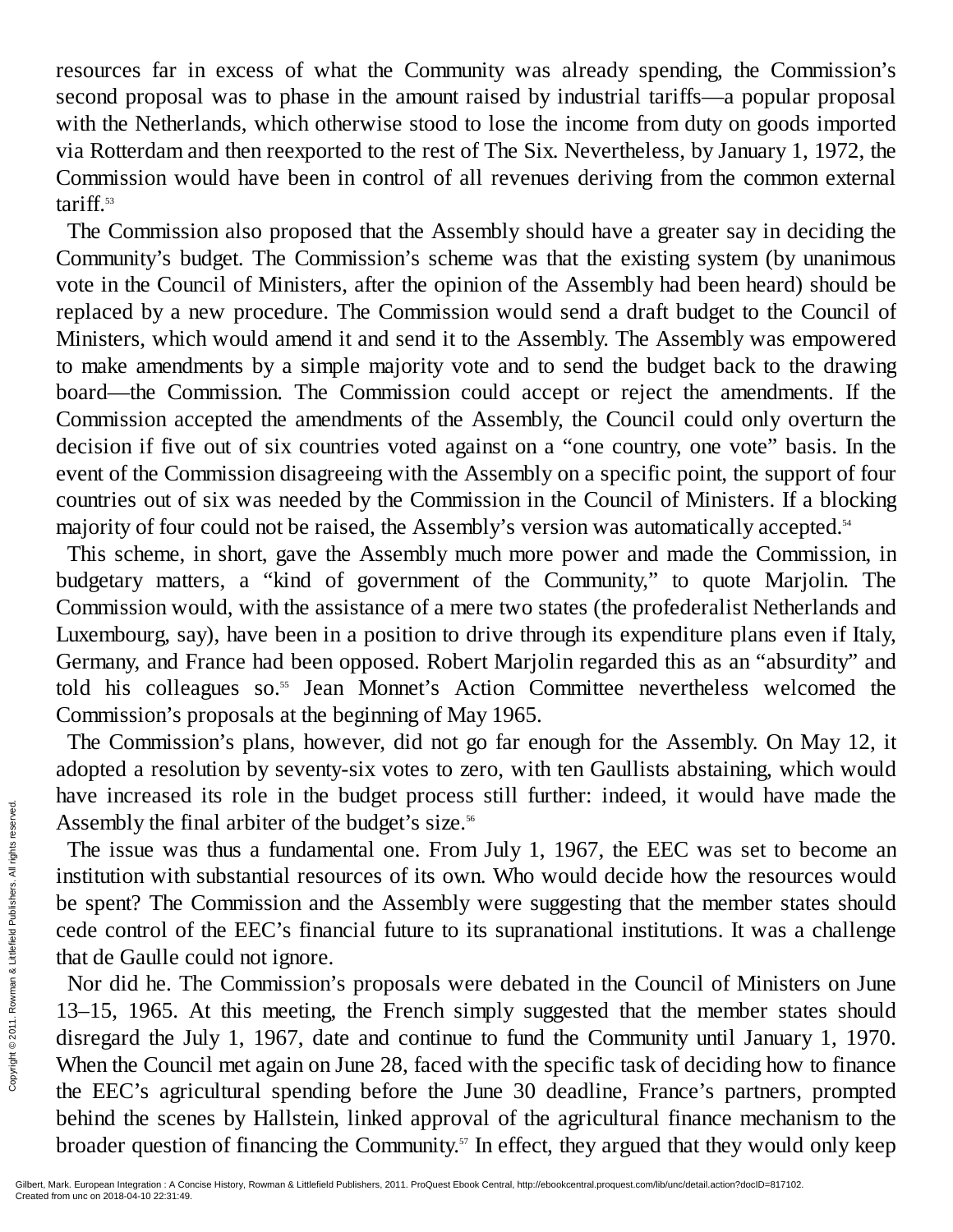their promise to fund the CAP if France struck a deal to give the supranational institutions of the EEC a greater budgetary role.<sup>58</sup> Italy, whose agricultural trade deficit had grown from \$203 million in 1961 to \$805 million in 1965 (and would reach \$1,236 million by 1969, when a single market for agricultural products had been established), was particularly insistent: "The most implacable of de Gaulle's antagonists was to be his sorely tried partner to the South." 59

In short, France's partners had decided to give the French a taste of their own negotiating medicine: "There was a sense of settling old scores."<sup>60</sup>The first rule of international politics, however, is to pick your fights carefully. The gauntlet having been thrown down, France proceeded to slap the Community in the face with it. On July 6, 1965, the French government withdrew its permanent representative from Brussels and announced that it would not be taking part in the Community's specialized policy committees. The "empty chair" policy had begun. The Five and the Commission soon threw in the towel. At the end of July 1965, the Commission drew up an extremely complicated plan that blurred the agricultural financing issue and shelved the notion of the Assembly's role in determining the budget. This new proposal "gave the French full satisfaction." 61

De Gaulle, however, decided to up the ante. Hallstein's behavior had convinced him that the Commission "had shown a bias which is in keeping neither with its mission nor with ordinary decency." Hallstein and Mansholt, in particular, had, in de Gaulle's view, "disqualified themselves as neutral senior officials" and had to be "sent packing."<sup>62</sup> On September 9, 1965, press conference diplomacy resumed with a vengeance. De Gaulle spoke his mind about federalists like Hallstein and their plans. France, he said, wanted a "reasonable" Community. That did not mean one "ruled by some technocratic body of elders, stateless and irresponsible." The general emphasized that France had only agreed to the implementation of the second stage of the EEC treaty in 1962 because her partners had finally agreed to "settle the agricultural problem" by June 30, 1965. They had not fulfilled that undertaking and had colluded with the Commission's attempts to make itself "a great independent financial power." This fact, de Gaulle argued, had allowed the French government "more clearly to assess in what position our country risks finding itself if some of the provisions initially laid down in the Rome treaty were actually enforced." Meetings in the Council of Ministers would, from January 1, 1966, be by a qualified majority. Decisions would be made on economic policy or even agricultural policy "without France's let or leave." Altering the Commission's proposals would be impossible "unless by some extraordinary chance, the six states were unanimous in formulating an amendment." The Constitution of the Fifth Republic did not permit "such a subordinate position," de Gaulle averred. Delphically, de Gaulle concluded that the Community would no doubt get under way "after a period of time the length of which nobody can foresee." 63 Example 1 2018-04-10 22:31:49.<br>
Example 1 2011<br>
Subordinate produced by Community words and subordinate produced by Community words and foresee."<br>
The Five veh<br>
actions to enti<br>
European Cour<br>
"[member-state objectives of

The Five vehemently insisted that France should return to the table but took few specific actions to entice her back. They backed off, however, from dragging France before the European Court of Justice for having breached article 5 of the EEC treaty, which states that "[member-states] shall abstain from any measure which could jeopardize the attainment of the objectives of this treaty." Any such decision would surely have prompted de Gaulle to break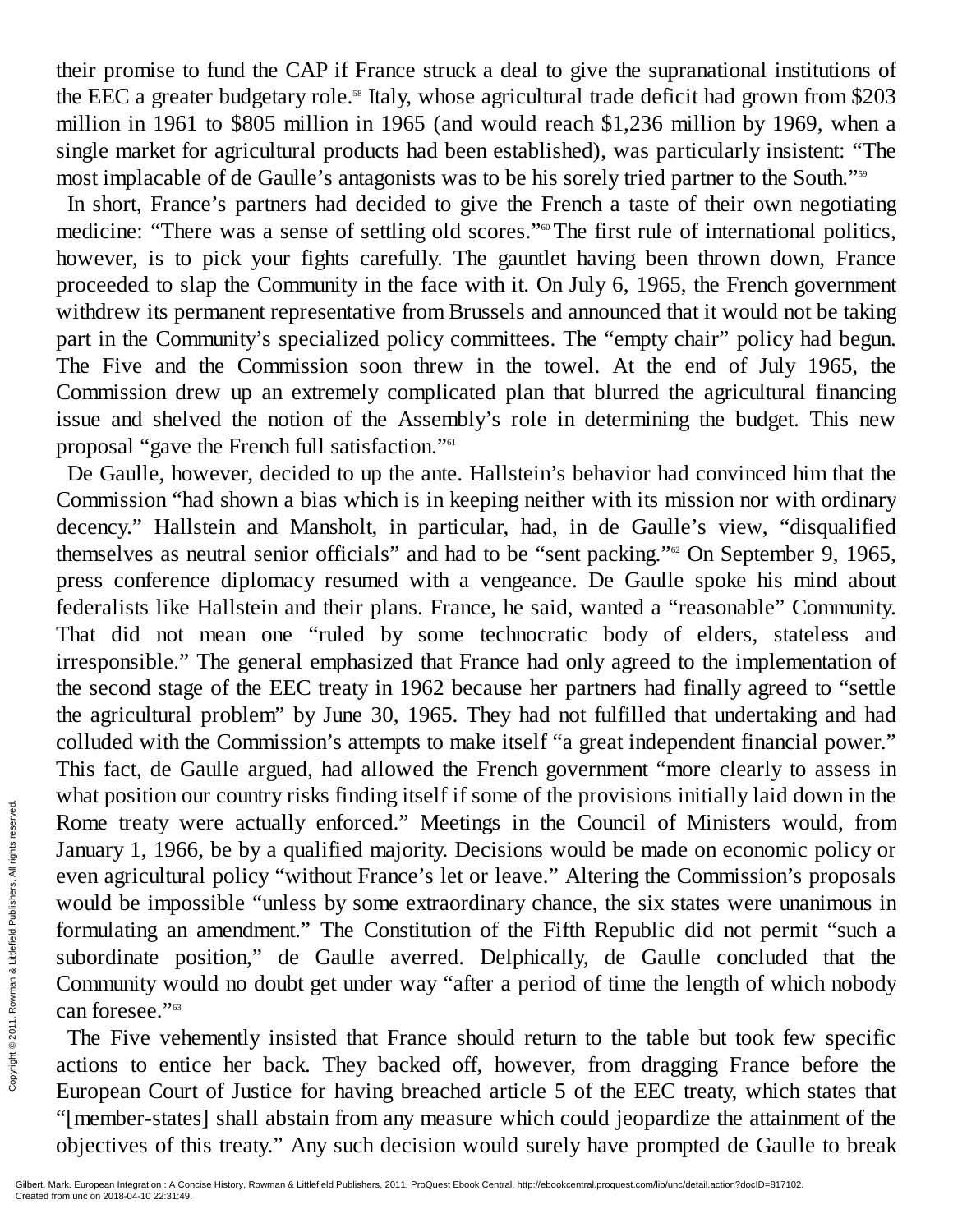with the Community permanently.

At this point, however, Hallstein's confidence that de Gaulle could not break too openly with the EEC was verified. In the December 1965 presidential elections, all four of de Gaulle's opponents, especially the Socialist François Mitterrand, overtly campaigned on a pro-European platform and advocated restarting negotiations with The Five. French farmers' associations urged their members to vote against de Gaulle. As a result, Mitterrand, who was endorsed by Jean Monnet, forced de Gaulle into a second ballot that the general only narrowly won.

The week after Christmas 1965, the French government said it would attend a meeting of foreign ministers to discuss the crisis on January 17–18, 1966, in Luxembourg. At this encounter, foreign minister Couve de Murville took a strong line. The French government asked, among other things, that the member states be given a preventive veto over the submission of Commission proposals to the Council, that a rotating presidency of the Commission be introduced, and that a de facto veto over legislation be introduced by giving member states the right, on questions of declared vital national interest, to vote by unanimity on whether or not a policy vote (to be decided by QMV) should be held.

The meeting was adjourned until January 28. Before the renewal of talks, however, an accord was reached on a set of points clarifying the relationship between the Council and the Commission. The question of the retention of the veto proved more intractable. Negotiations continued until late in the evening on January 29, 1966. The ministers finally agreed to differ. The compromise they arrived at—the "Luxembourg compromise"—is worth quoting in full, if only as testimony to the fertility of the negotiators' imagination:

- 1. When issues very important to one or more member countries are at stake, the members of the Council will try, within a reasonable time, to reach solutions which can be adopted by all members of the Council, while respecting their mutual interests, and those of the Community, in accordance with Article 2 of the treaty.
- 2. The French delegation considers that, when very important issues are at stake, discussion must be continued until unanimous agreement is reached.
- 3. The six delegations note that there is a divergence of views on what should be done in the event of a failure to reach complete agreement.
- 4. However, they consider that this divergence does not prevent the Community's work being resumed in accordance with the normal procedure. 64

France, in other words, reserved the right to repeat the obstructive actions of the previous six months if she were to be outvoted on an issue of major importance for her national interests. The other member states did not consent to France's right to do so but acknowledged that she would. Marjolin adds in a sardonic aside that the other governments "did not want the majority vote any more than the French government did and they sacrificed it to the French with no great pain, and some even with secret relief." <sup>65</sup> As Ludlow has argued, "The gap between federalist rhetoric and the realities of cooperation in Brussels had been decisively exposed . . . none of Example 1 22:31:49<br>
Example 1 22:31:49<br>
Example 1 22:31:49<br>
Example 1 22:31:49<br>
Example 1 2012.<br>
The other mem<br>
Would. Marjoli<br>
Vote any more than Word Publishers. All rights reserved.<br>
Copyright Mark. European Integration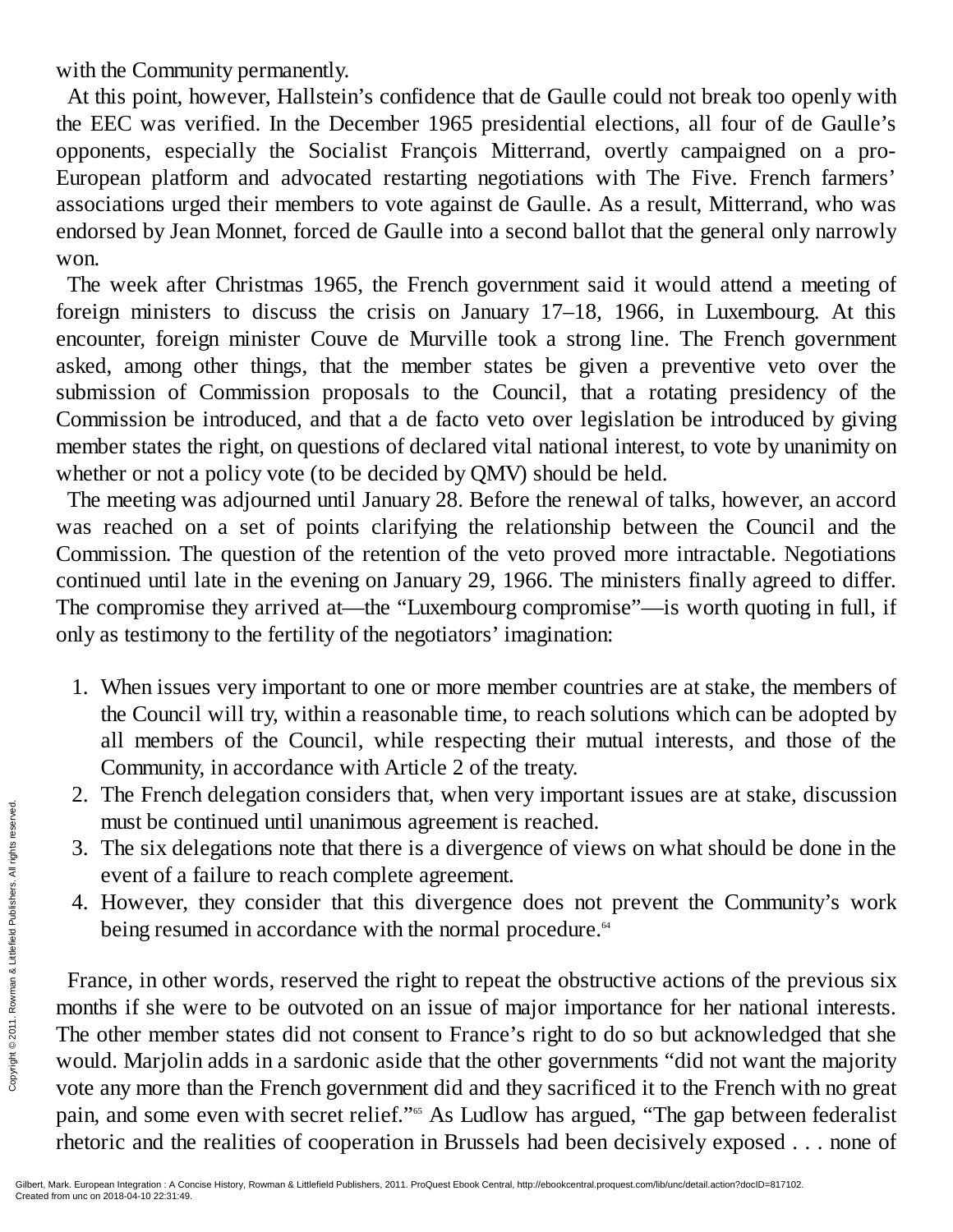the member states shared the belief in a rapid movement towards federation characteristic of Hallstein, the vast majority of Members of the European Parliament, and a vociferous body of opinion within the Dutch, German, Italian and Belgian assemblies." 66

As the French wanted, moreover, agriculture was to be financed until 1970 through national contributions, and the decision on the Commission's "own resources" was postponed until that date. A free market in foodstuffs, it was agreed, would come into force on July 1, 1968, at the same time as the last stage of tariff cuts on manufactured goods. France had been forced back to the negotiating table by domestic public opinion, but de Gaulle had made his point. Henceforth, the Commission should regard itself as a civil service, not a proto-government of Europe, and big questions were to be decided by unanimity, whatever the EEC treaty might say. This remains the case today.

#### **A CERTAIN VISION OFEUROPE**

The Luxembourg compromise left de Gaulle as the arbiter of the Community's development. France opposed Hallstein's renewal as president of the Commission in 1966, and the German was replaced by Belgium's Jean Rey from July 1, 1967. De Gaulle dismissed the second British attempt to gain membership—during the premiership of the Labour leader Harold Wilson in 1967—almost contemptuously. In May 1967, de Gaulle warned of "destructive upheaval" if Britain succeeded in entering the EEC. A visit from Wilson in June 1967, at which the British prime minister bumptiously told de Gaulle that Britain would not "take no for an answer," was to little avail.<sup>67</sup> In November 1967, de Gaulle expressed his absolute opposition to British entry.

In fairness, Britain's parlous economic state turned the general's veto into a normal act of prudence. The travails of sterling in 1967, which culminated in a substantial forced devaluation just before de Gaulle's announcement, meant that absorbing Britain into the EEC would have been a major risk for the other participants. Britain was no longer the haughty world power that was too dignified to cooperate with her neighbors across the channel. She was a postimperial power who was retrenching desperately on overseas' commitments. She was also rapidly becoming a postindustrial power whose manufacturing prowess had been eclipsed by West Germany and was being superseded by the other countries of The Six, notably once-poor Italy. Two generations of high living had left Britain a beggar at Brussels's door: de Gaulle was not alone in believing that British membership could only weaken the EEC, not strengthen it. Was a postimpote<br>
was also rapid<br>
eclipsed by W<br>
motably once-pote<br>
door: de Gaull<br>
EEC, not streng<br>
De Gaulle als<br>
Plans for a dir<br>
cooperation" w<br>
Predictably, the incorpresentation of the subset, Mark. European Integra

De Gaulle also sat on all attempts to further supranational government within the Community. Plans for a directly elected Parliament, for greater economic integration, and for "political cooperation" were firmly put on the shelf for so long as the general remained in power.

Predictably, this stalemate induced academic analysis to swing from optimism about the inevitability of institutional spillover to pessimism over the prospects for an extension of supranational government within The Six. A seminal article by the Harvard scholar Stanley Hoffmann advanced the thesis that international relations experts had underestimated the extent to which the institutions of the EEC could substitute for nation-states. Touchy, postimperial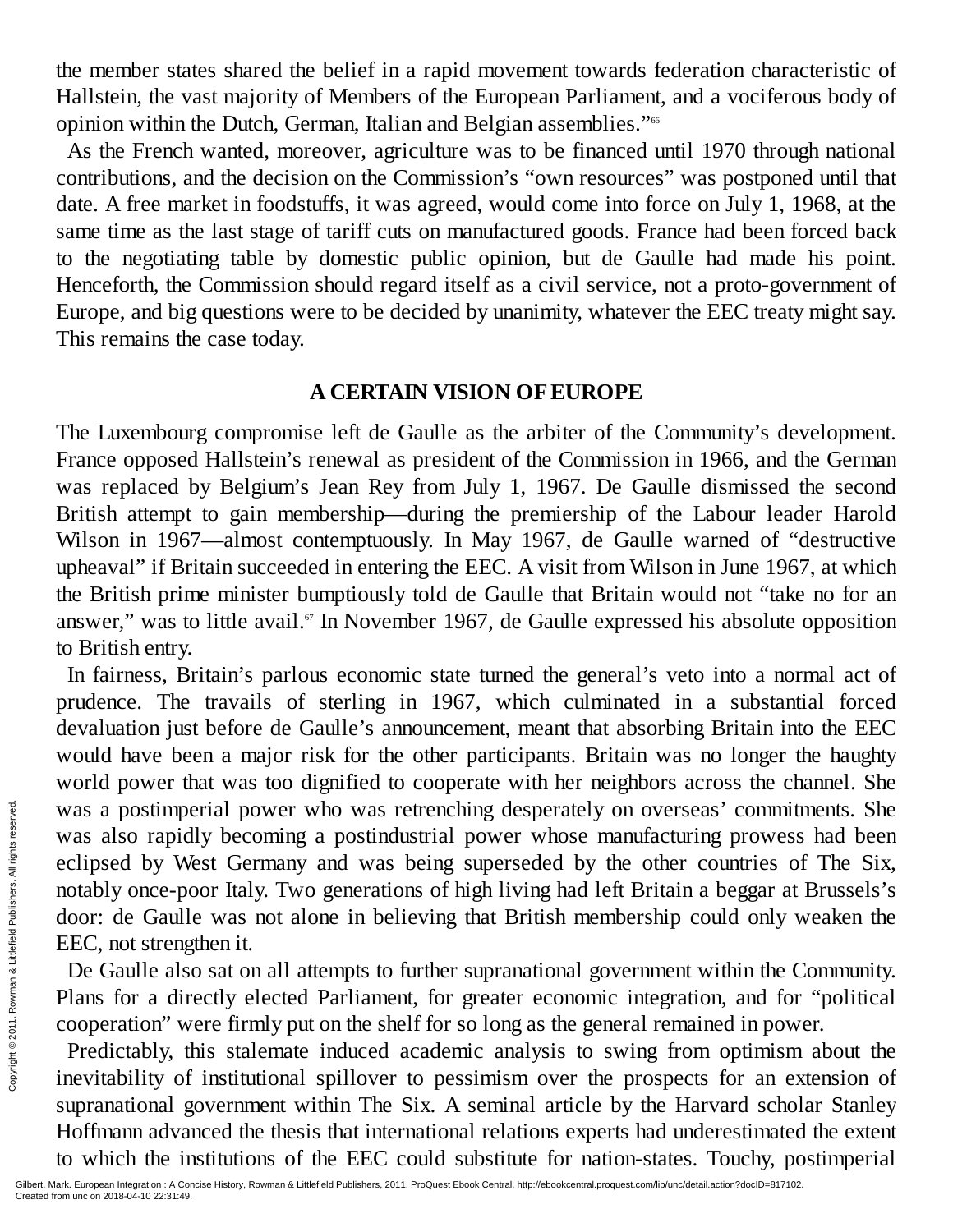France was never going to accept the advance of supranationalism once it began to impinge upon sensitive areas: its "historical situation" was more influential, politically, than any spillover mechanism. Hoffmann's article was a useful corrective to the euphoria of much of the early literature in political science and international relations about the European experiment. The EEC was not a machine automatically fuelled by passive transfers of national sovereignty.<sup>68</sup>

While Hoffmann was right to caution that reports of the death of the nation-state had been greatly exaggerated, the EEC had still proved its worth by the end of its first decade. The EEC's biggest achievement was undoubtedly trade liberalization. As soon as the national tariff barriers came down, trucks and trains started moving goods to the neighbors. Trade between EEC members increased more than threefold in cash terms between 1958 and 1970, from just under \$7 billion to just over \$24 billion. The biggest beneficiary of trade liberalization was Germany, which was running a trade surplus of over \$1.1 billion by 1970, but in a sense everyone was a winner. Italy's imports from the rest of the Community expanded from \$687 million in 1958 to \$3,390 million in 1970; its exports, however, surged from \$608 million to \$3,373 million in the same period. Behind these bare statistics lay millions of real people who were able to escape from poverty, buy themselves a fridge and a television, and splash out on a car, even a foreign-made car, instead of a scooter. 69

Most of this trade was in capital goods and foodstuffs, however, and even in these sectors, "the completion of the single market started to falter by the end of the  $1960$ s." $\scriptstyle\rm\scriptstyle{n}$  Trade in services and banking remained at the starting blocks, as did freedom of movement for workers. Regulation 38/64 abolished all discrimination across the EEC against workers with equal qualifications, but who was to say what was equal? Difficulties in obtaining recognition of diplomas, national professional guilds and their arcane rules, lack of transparency in public contracts, and divergent company law all ensured that the labor market was anything but fully integrated.

In an influential article published in 1969, a contemporary analyst of the EEC, the economist John Pinder, called the removal of measures of national preference within the economic space created by the EEC treaty "negative integration." He contrasted such measures to "positive integration," by which he meant, "the formation and application of coordinated and common policies in order to fulfill economic and welfare objectives other than the removal of discrimination." 71 In his view, the experience of the 1960s had shown that it was simply easier to ban discrimination than legislate positively: "A treaty can more easily make effective the 'thou shalt not' commandments than the 'thou shalt' ones."<sup>72</sup> Example 12 and 12 and 12 and 12 and 12 and 13 and 13 and 13 and 14 and 14 and 14 and 14 and 14 and 14 and 14 and 14 and 14 and 16 and 16 and 16 and 16 and 16 and 16 and 16 and 16 and 16 and 16 and 16 and 16 and 16 and 16

This is why the CAP looms so large in the EEC story. It was the single most striking act of "positive integration" achieved during the 1960s. By managing to agree on agriculture, the thorniest of subjects, The Six were able to construct the Community mentality that enabled the process of European integration to consolidate itself. In its first decade, "to a great extent the CAP was the EEC, and the EEC the CAP." 73 If one had failed, the other would have, too.

Yet the psychological and institutional gains brought by the CAP came at a price. The CAP might easily have derailed the liberalization of world trade promoted by the Kennedy and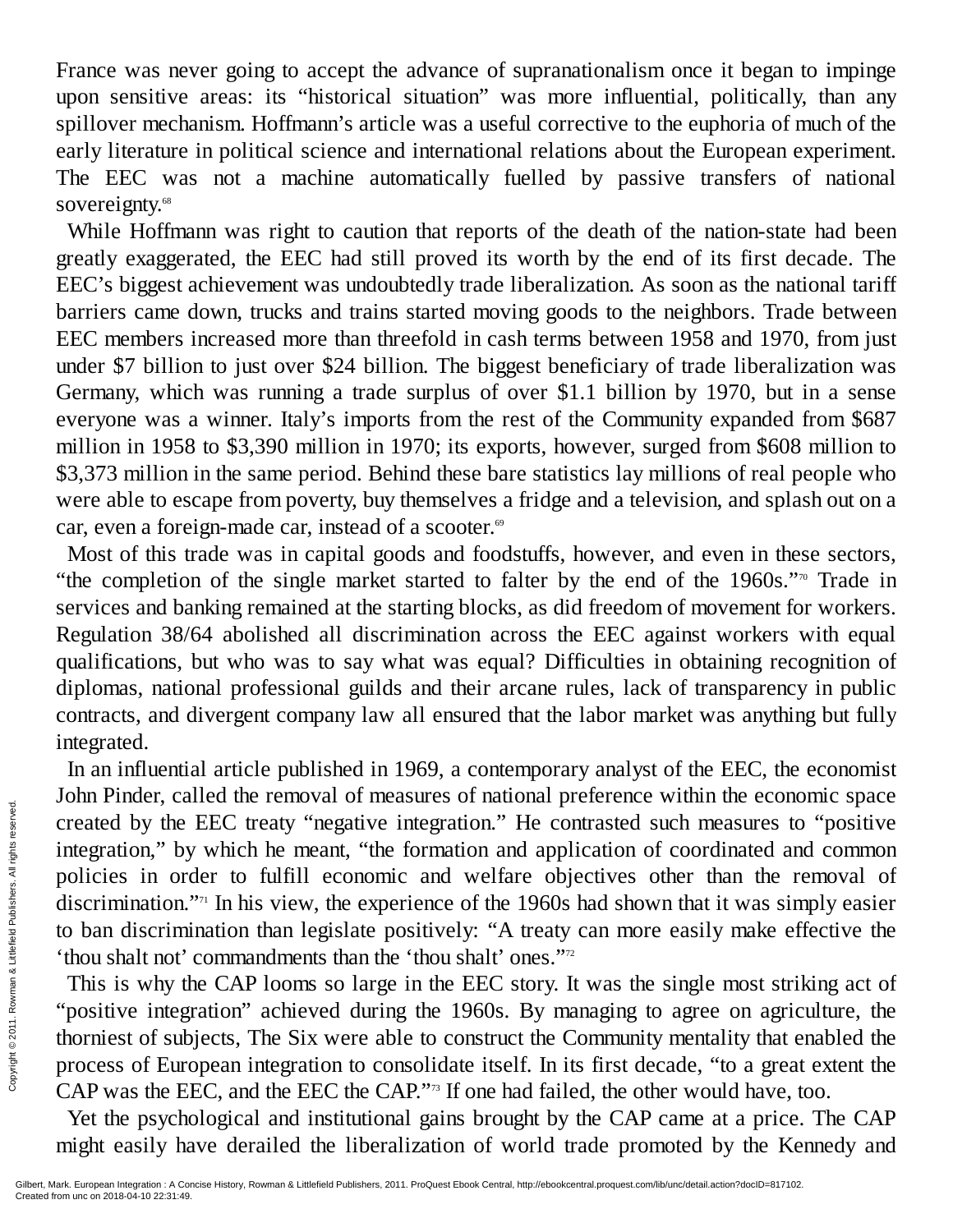Johnson administrations throughout the 1960s. The EEC played a major role during the Kennedy Round trade talks (May 4, 1964–June 30, 1967). Despite the "Empty Chair" crisis, which by paralyzing the EEC held up the Kennedy Round for some months, the Commission, carefully monitored by the Council of Ministers, negotiated on the EEC's behalf and played a significant role in obtaining the substantial reductions in tariffs on industrial goods that were the Kennedy Round's most praised feature.<sup>74</sup>

The EEC was also the chief culprit, however, for the Kennedy Round's dismal failure to liberalize trade in agriculture. The CAP—a policy that was designed to prop up the incomes of an important economic lobby within the Community even if that meant higher prices in the shops and injured relations with important transatlantic trading partners—was called economic nationalism when others did it. Fortunately, U.S. president Lyndon B. Johnson was convinced, like Eisenhower, that the political and economic unification of Western Europe would be an important improvement in the international milieu and was hence in the United States' longterm interests. Historians have agreed that Johnson showed great forbearance in his dealings with The Six, who—like most of the rest of the world—were abusing his policy in Vietnam as well as blocking freer trade.<sup>75</sup> Johnson's successor, Richard M. Nixon, would prove to be much less benign in his approach to the EEC.

Thanks largely to trade liberalization, the EEC's external trade expanded notably in the EEC's first decade. Imports from the rest of the world, \$16.2 billion in 1958, rose to nearly \$46 billion by 1970. Exports, \$15.9 billion in 1958, reached \$45.2 billion in the same period. The EEC built up a substantial trade surplus with the EFTA nations (over \$4 billion in 1970) but imported \$3 billion a year more from North America than it exported. <sup>76</sup> This huge increase in trade with the rest of the world led to more and better jobs, higher disposable incomes, and a notable increase in the amount of foreign (mostly American) investment attracted by Europe's economic dynamism.

De Gaulle resigned from the presidency of France on April 28, 1969, after a plan of his to decentralize government was defeated in a national referendum. His authority had, in any case, been weakened by the events of May–June 1968. As soon as the general was out of the way, the governments of The Six, including France, began to look at ways in which they could promote measures of positive integration in regional development, social issues, and monetary policy. They also reopened the question of British EEC membership and explored the possibility of having a common foreign policy.

De Gaulle had clearly been a bottleneck for the integrationist aspirations of The Six. But he was not a purely negative figure. Looking back over the 1960s, one comes to the conclusion that dealing with de Gaulle compelled the other national leaders to recognize that they did not want their governments to wither away and be replaced by a federal government responding to a European Parliament—the dream of Altiero Spinelli and many other leading intellectuals and politicians across The Six. Political union meant something else. It meant that the Community should acquire more competences—that more decisions should be taken at Community level but not that national governments should renounce sovereignty. Example 12:25 and 2018-04-10 22:31:49.<br>
The government<br>
promote measure policy. They a<br>
possibility of hample and was not a pure<br>
that dealing with was not a pure<br>
a European Par<br>
politicians acro<br>
a European Par<br>
politic

It was not by chance that The Six took their bold decision to press ahead with measures of